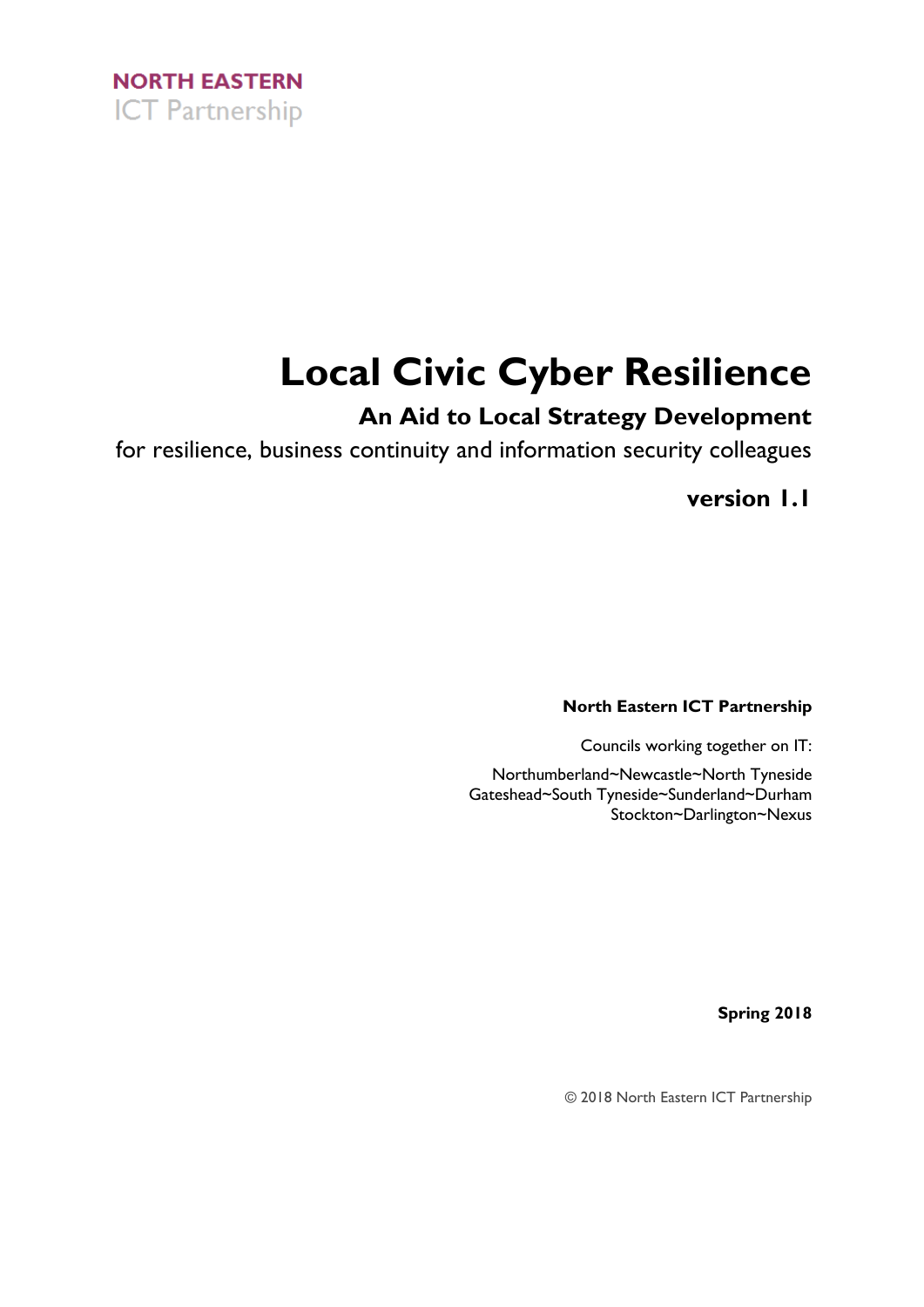# <span id="page-1-0"></span>Foreword

Cyber Security is a Tier One National Security risk, alongside pandemic, terrorism and environmental risks. The potential business impacts of a cyberattack are disruption of services, threat to service users' (customers') safety, reputational damage and the demand for post-event/breach resources required to demonstrate compliance. Focussing on the resilience of local public services in the event of a of a cyber-attack should help us gain discussion time at boardlevel.

One element of meeting the demands of a growing cyber security threat to public services is to bring our operations, information management, and civil resilience / contingency communities together; firstly, within our organisations and then, because of the increased interdependencies and complex relationships between local organisations, at a regional level, probably through Local Resilience Forums and WARPs.

In discussions at NEICT<sup>1</sup> and ISNorthEast<sup>2</sup>, colleagues have realised that much of the language used by the resilience and information security communities is alien to the other. There is a need to engage, to exchange knowledge and experience and to plan collaborative responses to the growing cyber threat.

We also recognised, based on experience, that our local resilience plans should consider IT outage scenarios other than cyber-attack (power failure, loss of data centre etc.) as the business impact could be similar.

We've developed this aid to support early-stage discussions between operations, information management, and civil resilience / contingency colleagues. We've tried to keep it simple and focussed on business risk rather than technology. We hope you find it useful.

### **Neil Arnold**

**.** 

Chair of NEICT

Chief Information Officer, Northumberland County Council

 $1$  North Eastern ICT Partnership – see Appendix 1

<sup>2</sup> Information Security NE - North East Government WARP - see Appendix 2

NORTH EASTERN ICT Partnership Lead Authority: Gateshead Council, Regent Street, Gateshead NE8 1HH www.neict.org www.isnortheast.org.uk @NEICT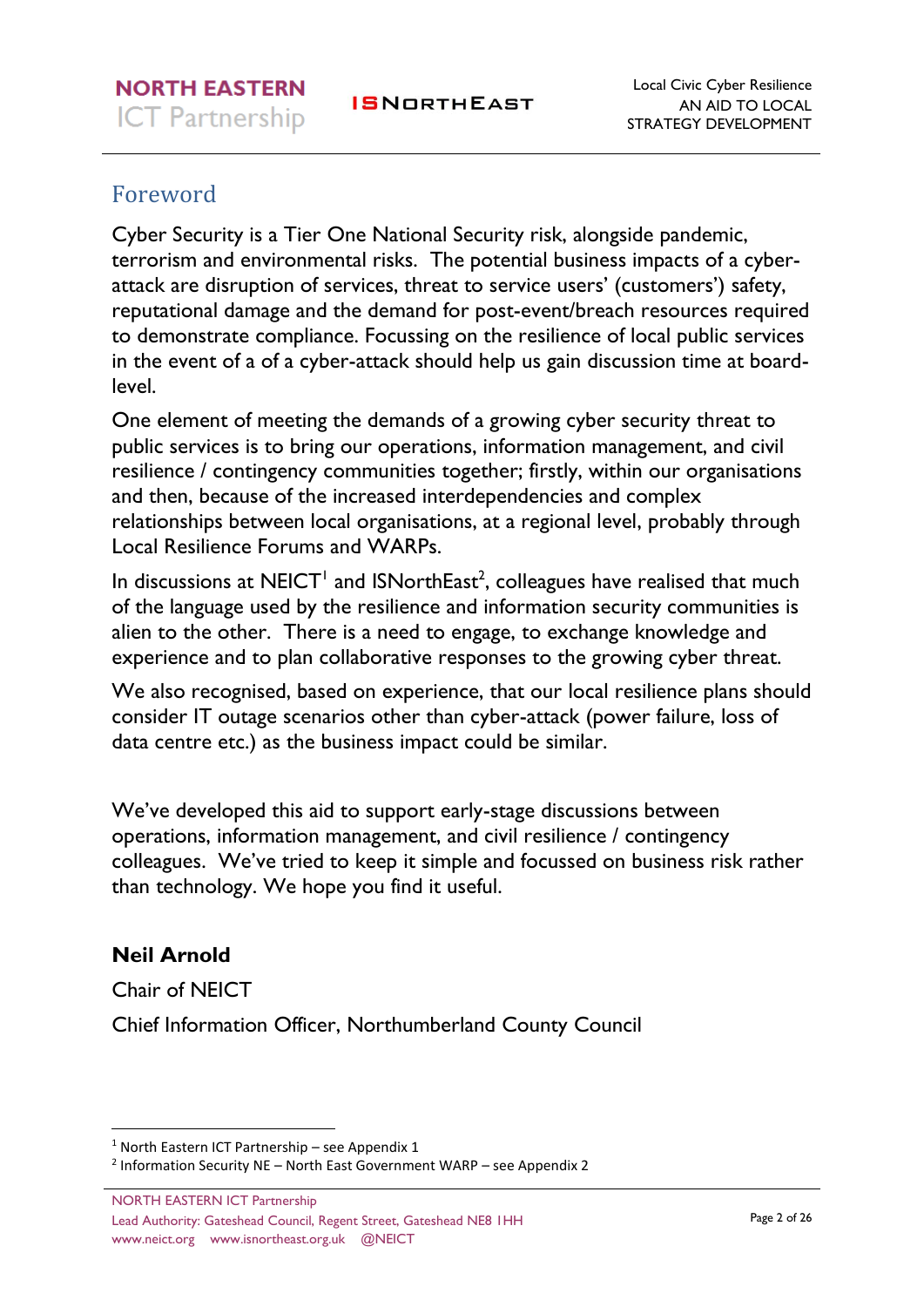# **NORTH EASTERN ICT Partnership**

Local Civic Cyber Resilience AN AID TO LOCAL STRATEGY DEVELOPMENT

# Contents

<span id="page-2-0"></span>

**ISNORTHEAST**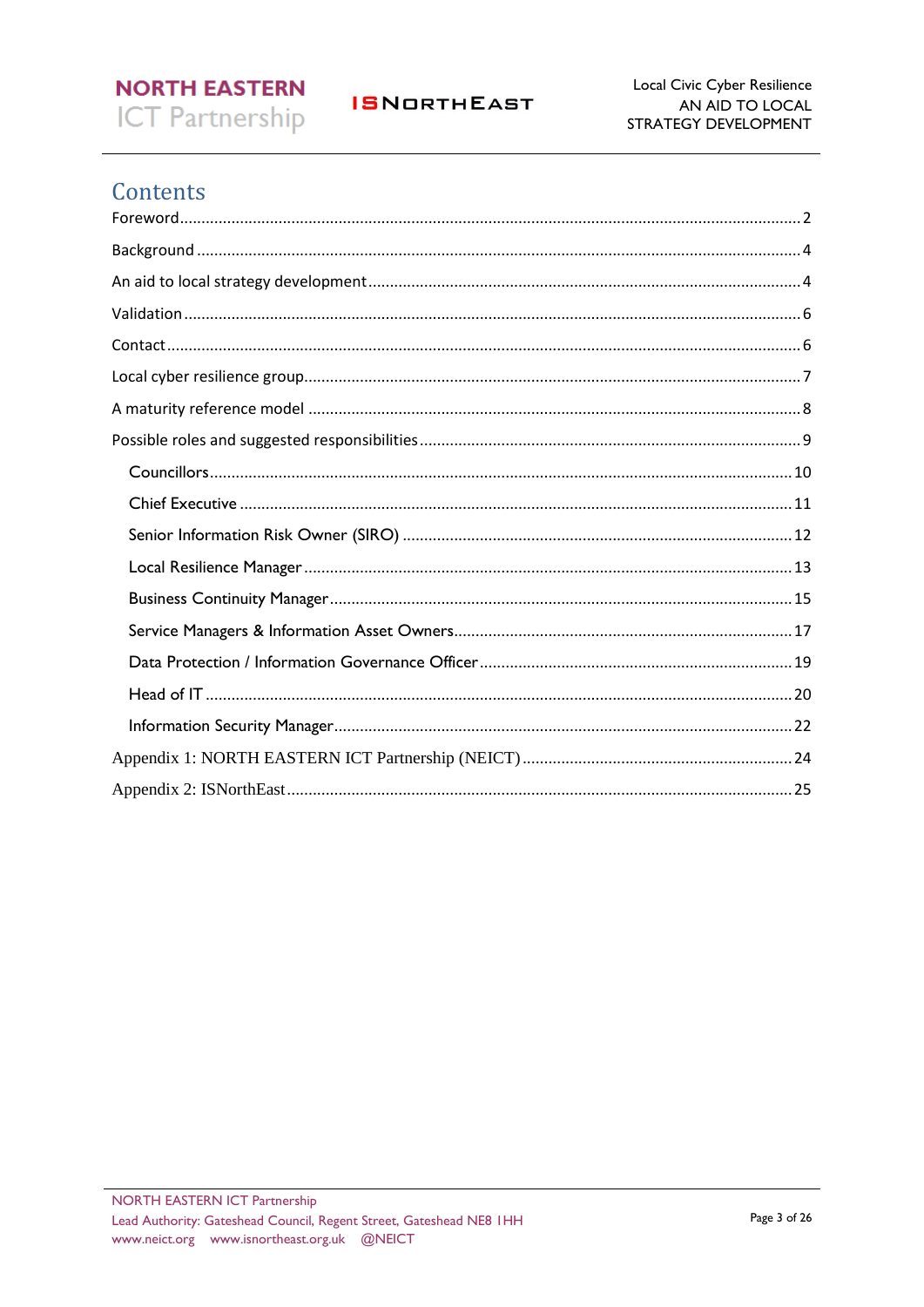# Background

Since 2015, the Department for Communities and Local Government [\(DCLG\)](https://www.gov.uk/government/organisations/department-for-communities-and-local-government), has been running a programme of engagement with English Local Authorities and their strategic partners on issues relating to cyber resilience. The programme recognised the growing threat of cyber-attacks to all public services and the need for Local Authorities to engage with the wider efforts of the National Cyber Security Programme (NCSP). A significant amount of guidance has been produced (available at [Local Civic Cyber Resilience resources\)](http://istanduk.org/cyber-resilience/).

# <span id="page-3-0"></span>An aid to local strategy development

This document aims to break down and augment existing guidance and relate it to the key roles that already exist within many UK Local Authorities.

Key Responsibilities, Recommended Reading and Useful Resources for each key role are suggested, though your organisation may decide these should be distributed differently.

The key roles considered are:

- **Councillors**
- Chief Executive Officer (CEO)
- Senior Information Risk Owner (SIRO)
- Local Resilience Manager (LRM)
- Business Continuity Manager (BCM)
- Service Managers and Information Asset Owners
- Data Protection Officer (DPO)
- Head of IT (HoIT)
- Information Security Manager (ISM)

This could easily be adapted for use by other organisations such as academic institutions and private companies.

It should be stressed that much of the activity described in the following sections is already being undertaken and that such individuals will have related responsibilities beyond civic cyber resilience.

Your organisation may be structured differently, particularly in the area of business continuity and resilience where these may not be separate roles.

| • Councillors                      | Sponsor a local civic cyber resilience programme,<br>provide adequate resources |
|------------------------------------|---------------------------------------------------------------------------------|
| • Chief Executive Officer<br>(CEO) | Ultimately responsible for local civic cyber resilience                         |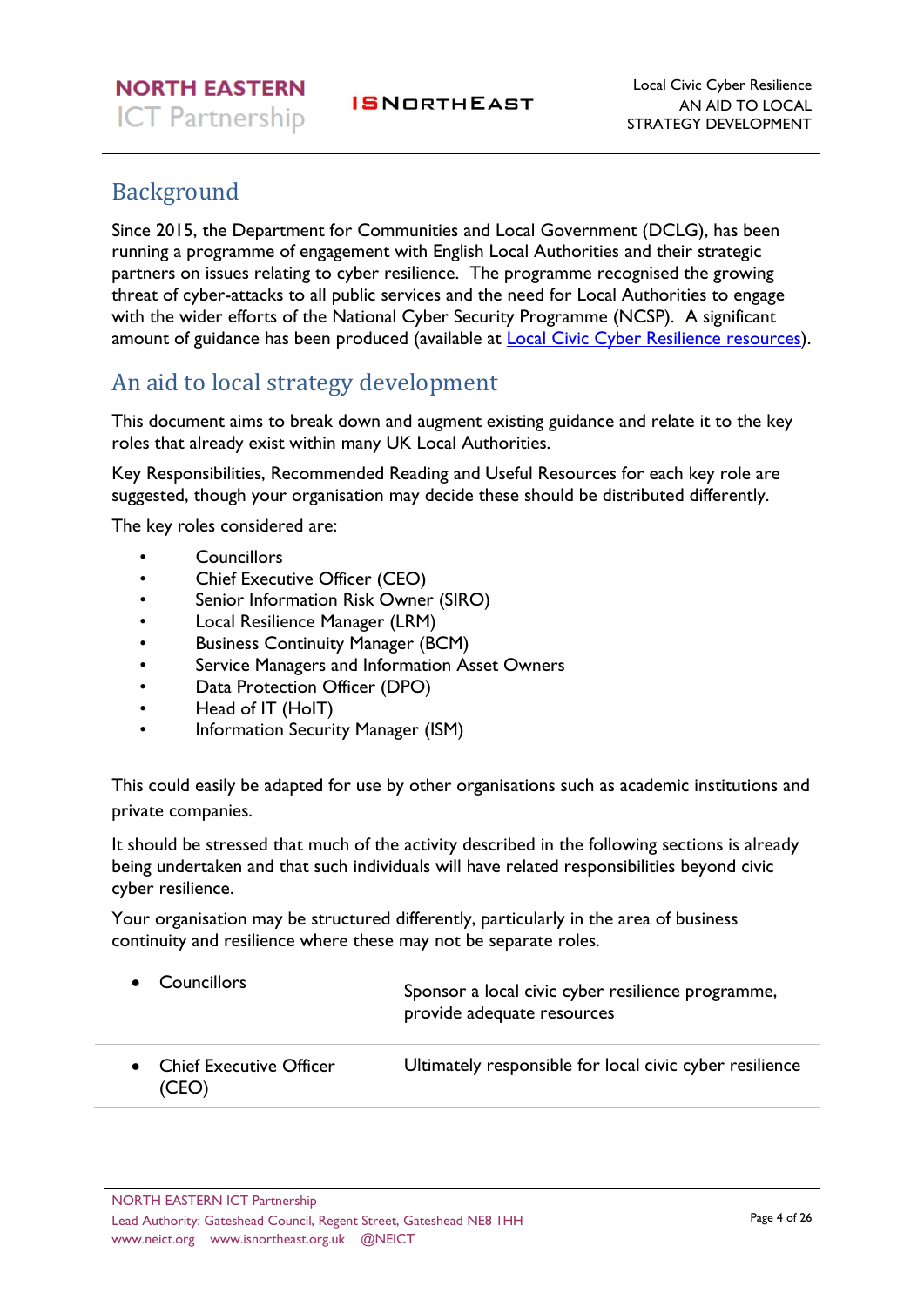**ISNORTHEAST** 

| Senior Information Risk<br>Owner (SIRO)                              | Own and oversee the implementation of the<br>organisation's Cyber Resilience Strategy                                                  |
|----------------------------------------------------------------------|----------------------------------------------------------------------------------------------------------------------------------------|
|                                                                      | Chair local cyber resilience group; represent Service<br>Managers and escalate / cascade knowledge to / from<br>these                  |
| Local Resilience Manager<br>$\bullet$<br>(LRM)                       | Support the SIRO with the implementation of the<br>organisation's Cyber Resilience Strategy                                            |
|                                                                      | Lead on regional collaboration and joint working with<br>other public service organisations                                            |
|                                                                      | Ensure resilience plans are tested regularly                                                                                           |
| <b>Business Continuity</b><br>$\bullet$<br>Manager (BCM)             | Support the SIRO with the implementation of the<br>organisation's Cyber Resilience Strategy                                            |
|                                                                      | Lead on staff training                                                                                                                 |
|                                                                      | Ensure Service Managers have contingency plans in<br>place covering lack of access to systems/data                                     |
|                                                                      | Ensure resilience plans are tested regularly                                                                                           |
| Service Managers and<br>$\bullet$<br><b>Information Asset Owners</b> | Identify measures to minimise the impact of a cyber<br>security incident or computer outage on service<br>delivery and (customer) data |
| <b>Data Protection Officer</b><br>(DPO)                              | Ensure cyber risks to (customer) data are considered                                                                                   |
| Head of IT (HoIT)<br>٠                                               | Ensure cyber risks to core corporate IT and Service<br>delivery systems are considered                                                 |
| <b>Information Security</b><br>$\bullet$<br>Manager (ISM)            | Minimise the impact of a cyber security incident or<br>computer outage on systems and (customer) data                                  |
|                                                                      | Manage cyber incident reporting and escalation                                                                                         |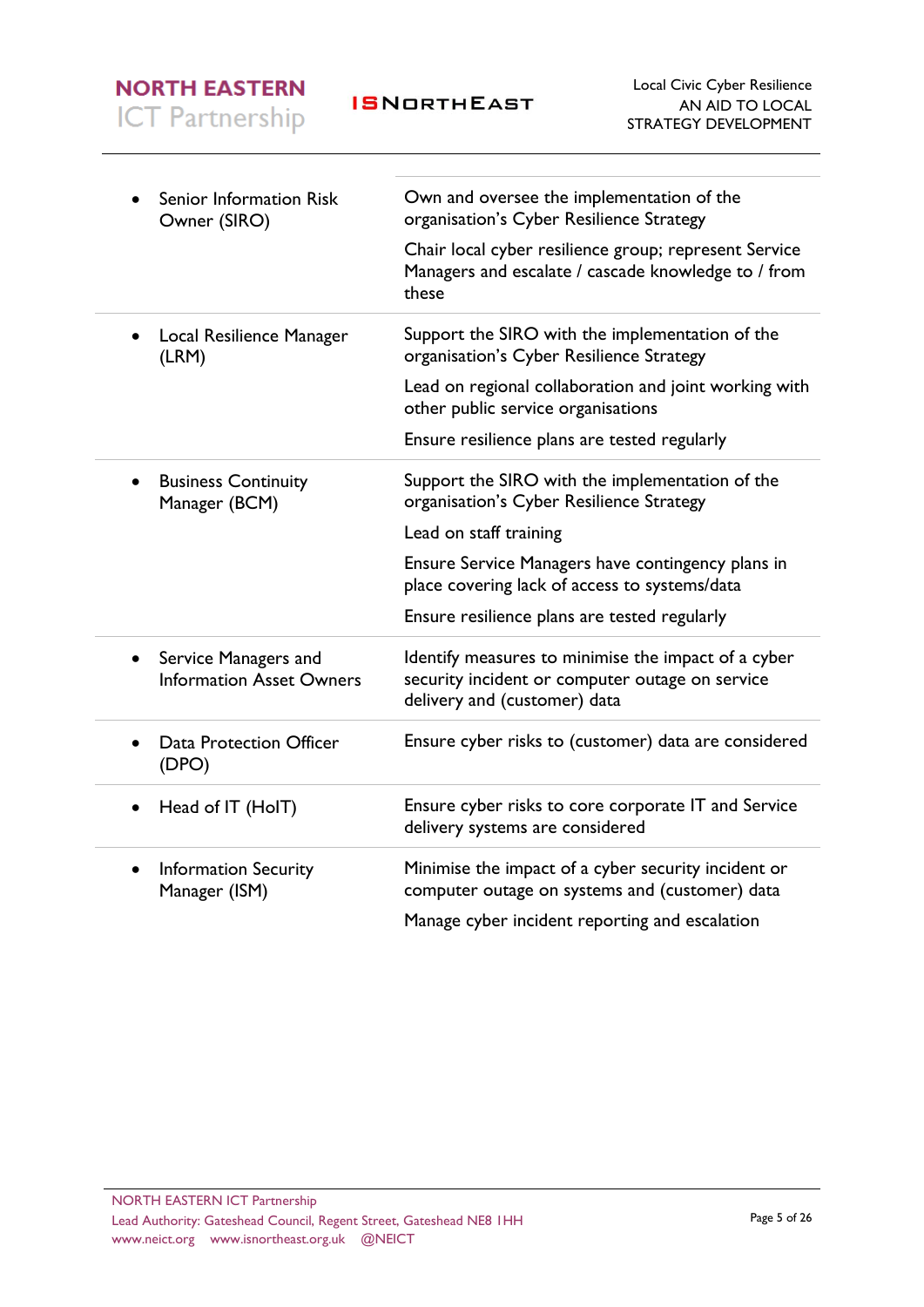# <span id="page-5-0"></span>Validation

This document was circulated for peer review to:

- A number of resilience professionals within Northumbria Local Resilience Forum
- Members of ISNorthEast (NEGWARP), a community of public sector information security professionals from the North East of England
- Contacts within the National Cyber Security Programme Local, Department for Communities and Local Government

# <span id="page-5-1"></span>Contact

Graham Jordan Partnership Analyst and NEGWARP [\(ISNorthEast\)](https://neict.org/isnortheast/) Manager [grahamjordan@gateshead.gov.uk](mailto:grahamjordan@gateshead.gov.uk) [www.neict.org](http://www.neict.org/) @neict tel. 0191 433 3790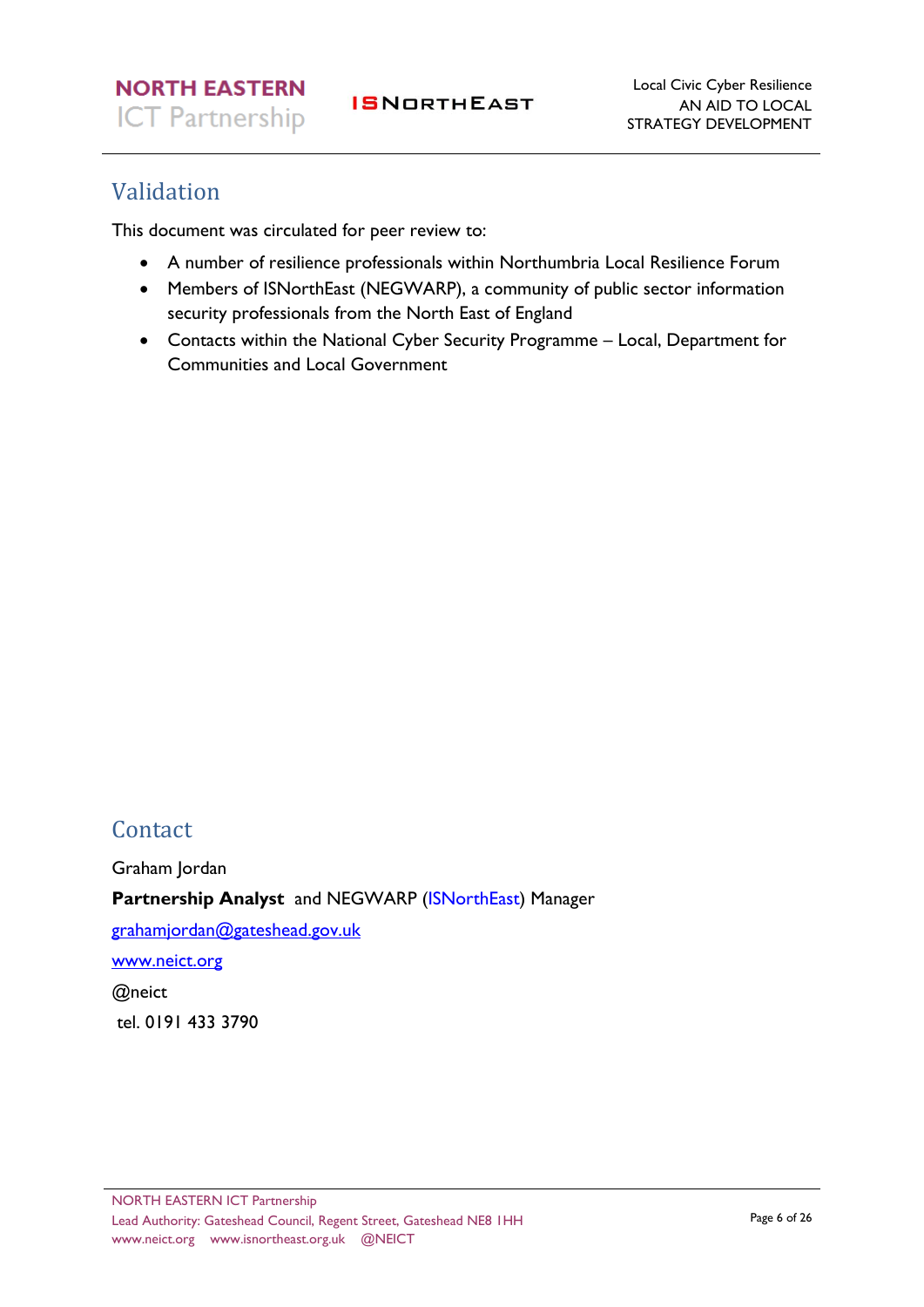# <span id="page-6-0"></span>Local cyber resilience group

To aid discussion and strategy development, it is suggested that a local 'cyber resilience group' bringing the key players together is convened:



- SIRO Senior Information Risk Owner
- LRM Local Resilience Manager
- BCM Business Continuity Manager
- DPO Data Protection Officer
- HoIT Head of IT
- ISM Information Security Manager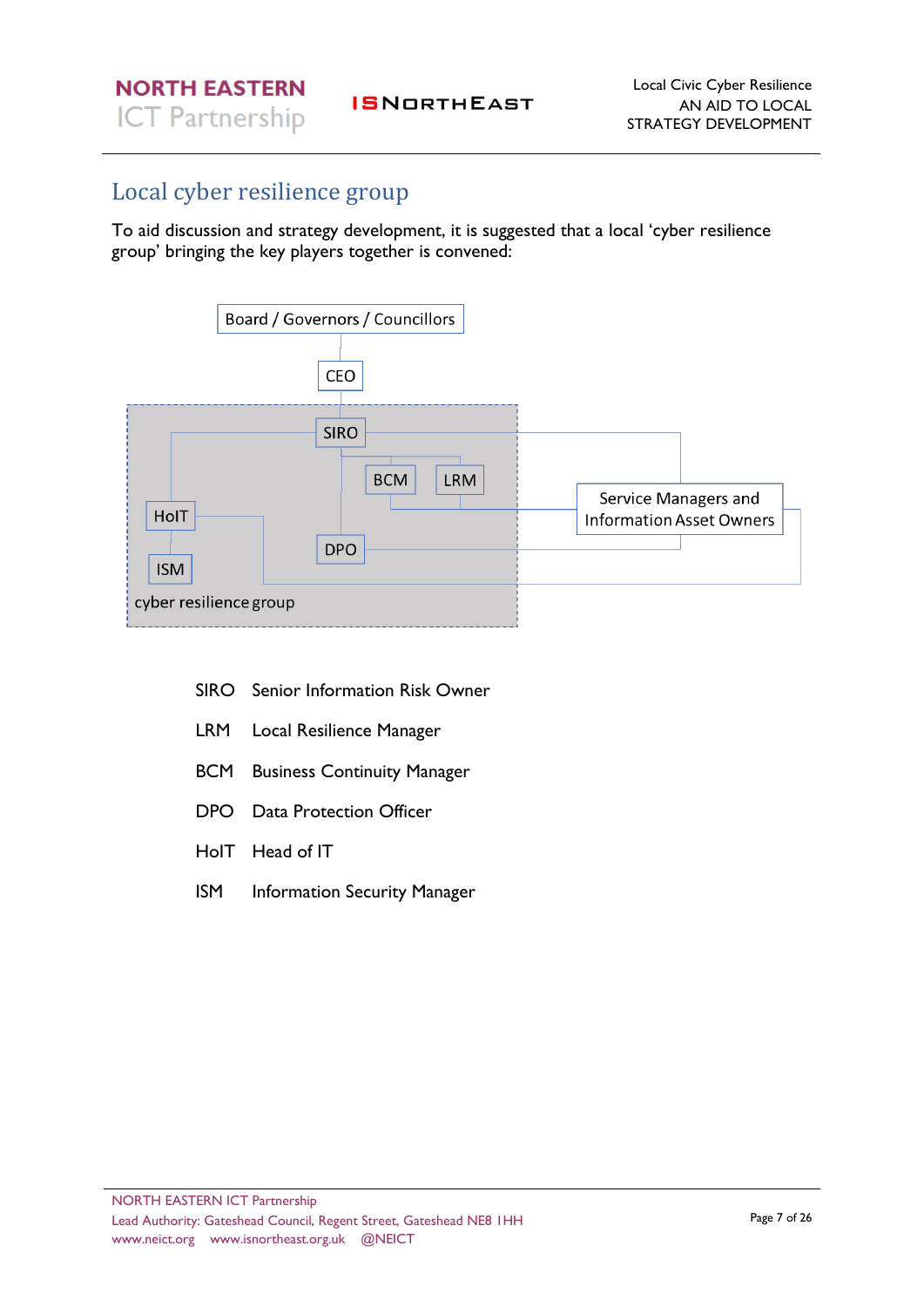# <span id="page-7-0"></span>A maturity reference model

You may find it useful to consider your current situation and where you aspire to be; this model may help.

Most organisations will start their local civic cyber resilience journey already being at the 'Aware' level of Maturity. The objective ought to be to move to the 'Embracing' or 'Leading' levels.

| awareness             | Aware of the<br>"Think Cyber -<br><b>Think</b><br>Resilience"<br>programme for<br>local public<br>services | Engaged with<br>the "Think<br>Cyber - Think<br>Resilience"<br>programme<br>for local<br>public<br>services | Embracing the<br>"Think Cyber -<br>Think Resilience"<br>programme for<br>local public<br>services | Taking a lead<br>role in local<br><b>LRF/WARP</b><br><i>activities</i> |
|-----------------------|------------------------------------------------------------------------------------------------------------|------------------------------------------------------------------------------------------------------------|---------------------------------------------------------------------------------------------------|------------------------------------------------------------------------|
| activity              | Reactive<br>approach                                                                                       | Reactive<br>approach                                                                                       | Proactive<br>approach                                                                             | Proactive<br>approach                                                  |
| embeddedness          | Investigation -<br>briefing<br>documents /<br>management<br>reports                                        | Project -<br><b>Internal Plan</b><br>in place                                                              | Programme -<br><b>Internal Strategy</b><br>in place                                               | Regional<br>strategy in<br>place                                       |
| ownership             | Local<br>Resilience<br>Manager /<br>Head of IT                                                             | Local<br>Resilience<br>Manager                                                                             | <b>SIRO</b>                                                                                       | Regional group                                                         |
| resources             | Few dedicated<br>resources                                                                                 | Some<br>dedicated<br>resources                                                                             | Multiple dedicated<br>resources                                                                   | Dedicated<br>resources                                                 |
| measurement           | No KPIs and<br><b>KRIs</b>                                                                                 | <b>KPIs and KRIs</b><br>being<br>developed                                                                 | <b>KPI AND KRI-</b><br>driven, ROI can be<br>calculated                                           | <b>Regional KPIs</b><br>and KRIs in<br>place                           |
| <b>Maturity level</b> | <b>Aware</b>                                                                                               | <b>Engaged</b>                                                                                             | <b>Embracing</b>                                                                                  | <b>Leading</b>                                                         |

KPI- key performance indicator KRI - key risk indicator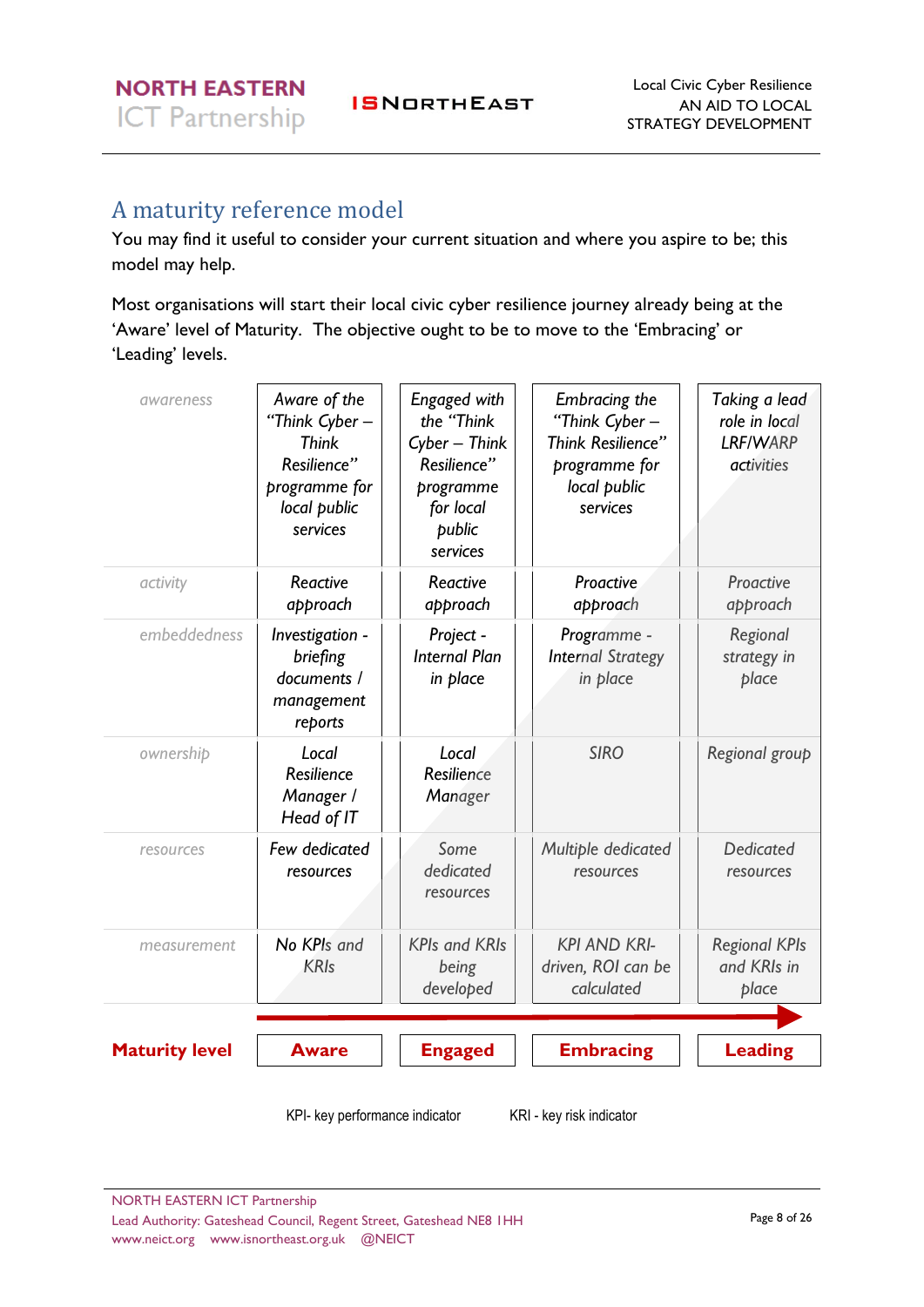# <span id="page-8-0"></span>Possible roles and suggested responsibilities

These are offered by way of suggestions to aid your local discussions. You may find your organisation would chose to implement these in a different manner.

There are three key communities represented:



- Operations
- Information management
- Civil resilience / contingency

Your organisation may be structured differently, particularly around business continuity and civil resilience. Your organisation may take the view that your SIRO isn't best placed to lead on local civic cyber resilience.

You may wish to add other roles such as a monitoring / assurance role (e.g. Internal Audit, External Audit, External Assessors) in terms of assessment of effectiveness and/or compliance.

Dedicated resources might not be required as they may already exist within ongoing projects.

Your organisation will be best-placed to identify the role of, and requirements for, any collaborative regional strategy.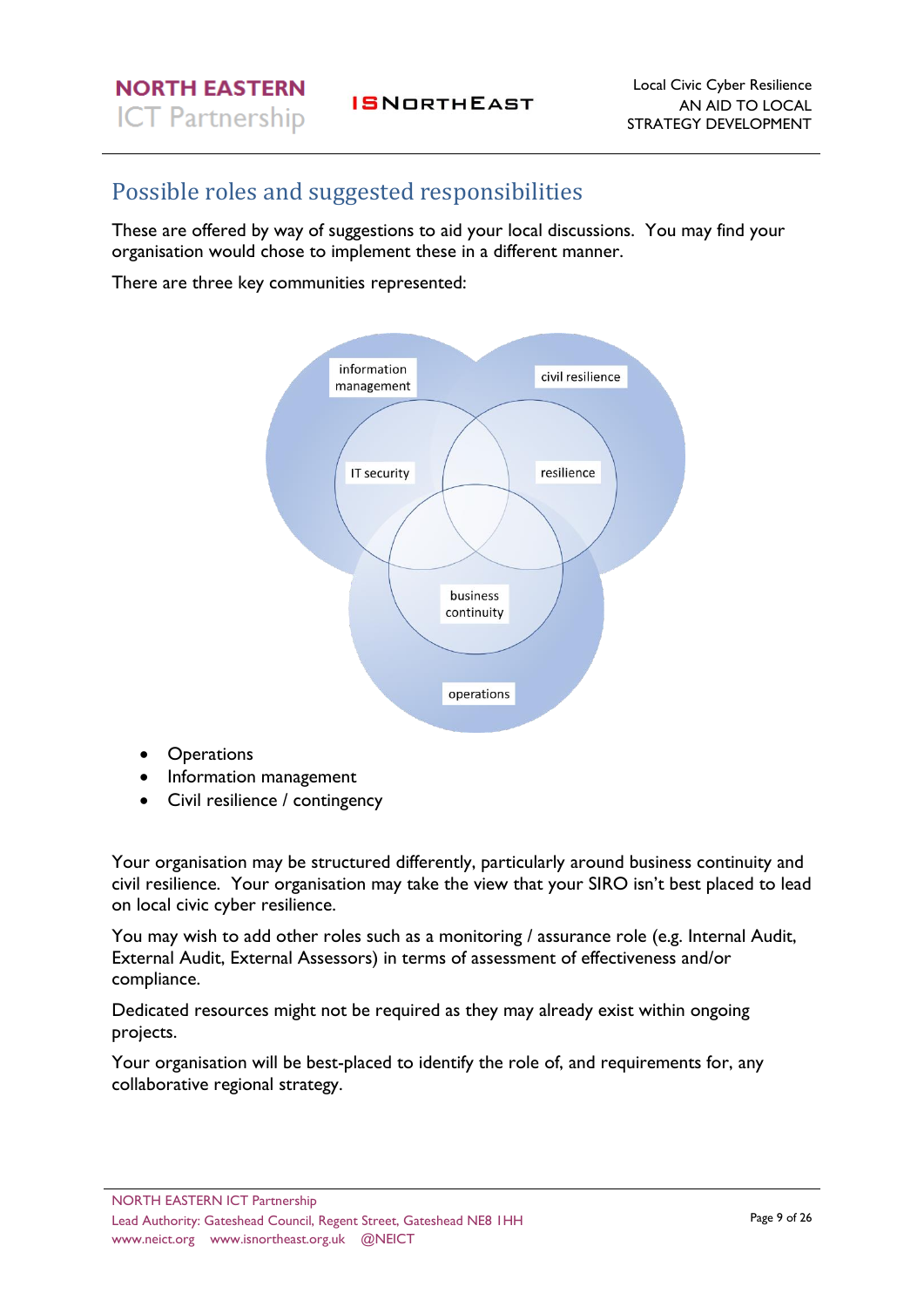### <span id="page-9-0"></span>**Councillors**

### **Role**

1. Sponsor a local civic cyber resilience programme, provide adequate resources

### **Key Responsibilities**

- 1. Understand the need for Local Civic Cyber Resilience
- 2. Understand the potential impact of a cyber security incident or computer outage

### **Recommended Reading**

- [Why does Local Civic Cyber Resilience matter?](http://istanduk.org/why-does-local-civic-cyber-resilience-matter/)
- The first parts of [the Local Civic Cyber Resilience briefing](https://www.gov.uk/government/uploads/system/uploads/attachment_data/file/429190/Understanding_local_cyber_resilience.pdf) are very good. The 10steps and CiSP sections are for a different audience (Head of IT and Information Security Manager).
- [Why your people are your most effective defence](http://protocolpolicy.com/wp-content/uploads/2017/10/Cyber-security-Why-your-people-are-your-most-effective-defence.pdf) (C-suite and potential of 'whaling')

- [Local Civic Cyber Resilience resources](http://istanduk.org/cyber-resilience/)
- **CPNI [Passport to Good Security](https://www.cpni.gov.uk/managing-my-asset/leadership-in-security/board-security-passport)**
- [Local Civic Cyber Resilience knowledge bank](http://istanduk.org/knowledge-bank/) [Leadership and Partnership](http://istanduk.org/leadership-and-partnerships/)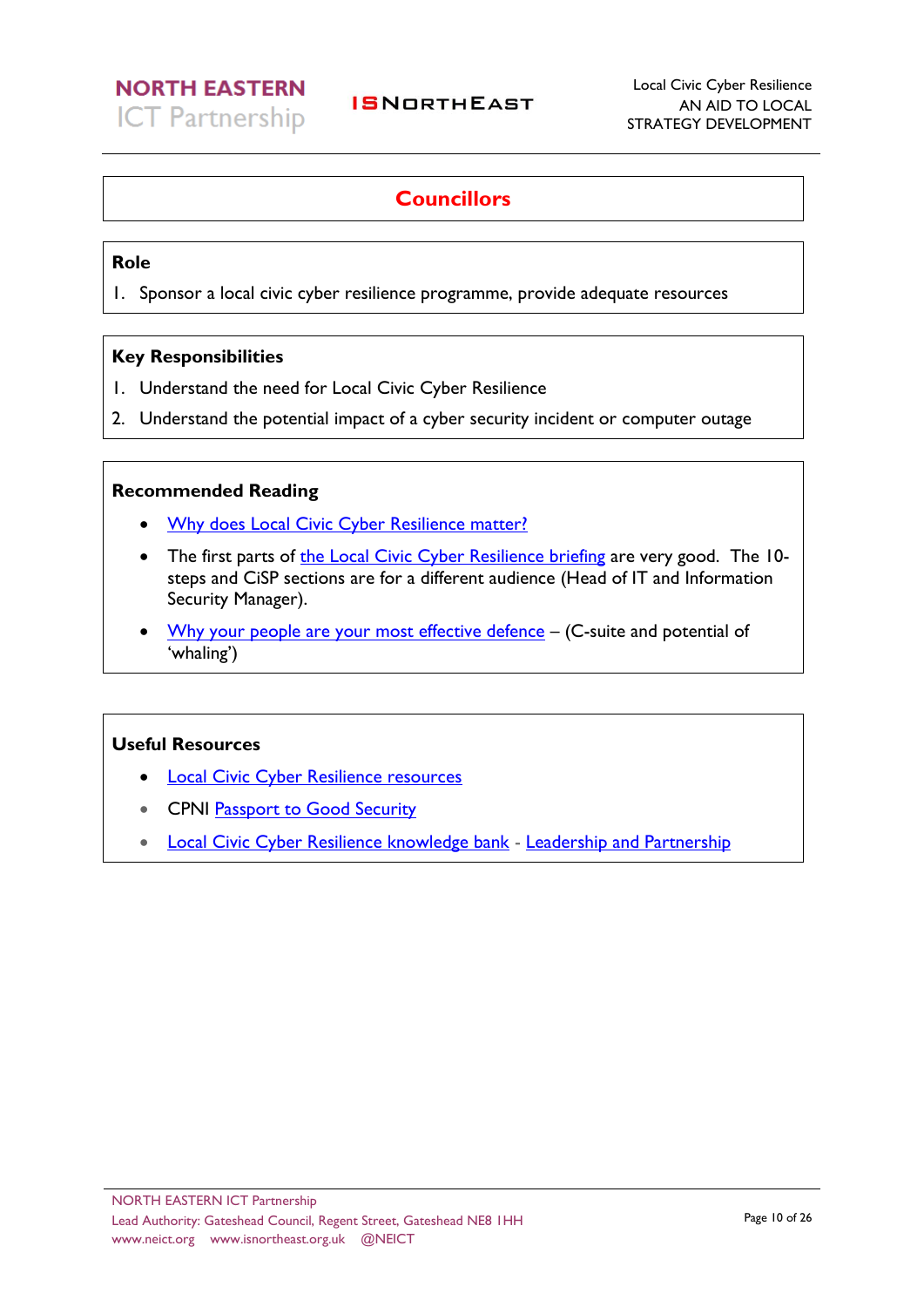### **Chief Executive**

### <span id="page-10-0"></span>**Role**

1. Ultimately responsible for Local Civic Cyber Resilience

### **Key Responsibilities**

- 1. Understand the need for Local Civic Cyber Resilience
- 2. Understand the potential impact of a cyber security incident or computer outage
- 3. Establish a Civic Cyber Resilience Group Head of IT, Data Protection Officer, Local Resilience / Business Continuity Manager , Information Security Manager, Senior Information Risk Owner (SIRO)

### **Recommended Reading**

- **[Why does Local Civic Cyber Resilience matter?](http://istanduk.org/why-does-local-civic-cyber-resilience-matter/)**
- The first parts of [the Local Civic Cyber Resilience briefing](https://www.gov.uk/government/uploads/system/uploads/attachment_data/file/429190/Understanding_local_cyber_resilience.pdf) are very good. The 10steps and CiSP sections are for a different audience (Head of IT and Information Security Manager).
- [Why your people are your most effective defence](http://protocolpolicy.com/wp-content/uploads/2017/10/Cyber-security-Why-your-people-are-your-most-effective-defence.pdf) (C-suite and potential of 'whaling')

- [Local Civic Cyber Resilience resources](http://istanduk.org/cyber-resilience/)
- CPNI [Passport to Good Security](https://www.cpni.gov.uk/managing-my-asset/leadership-in-security/board-security-passport)
- [Local Civic Cyber Resilience knowledge bank](http://istanduk.org/knowledge-bank/) [Leadership and Partnership](http://istanduk.org/leadership-and-partnerships/)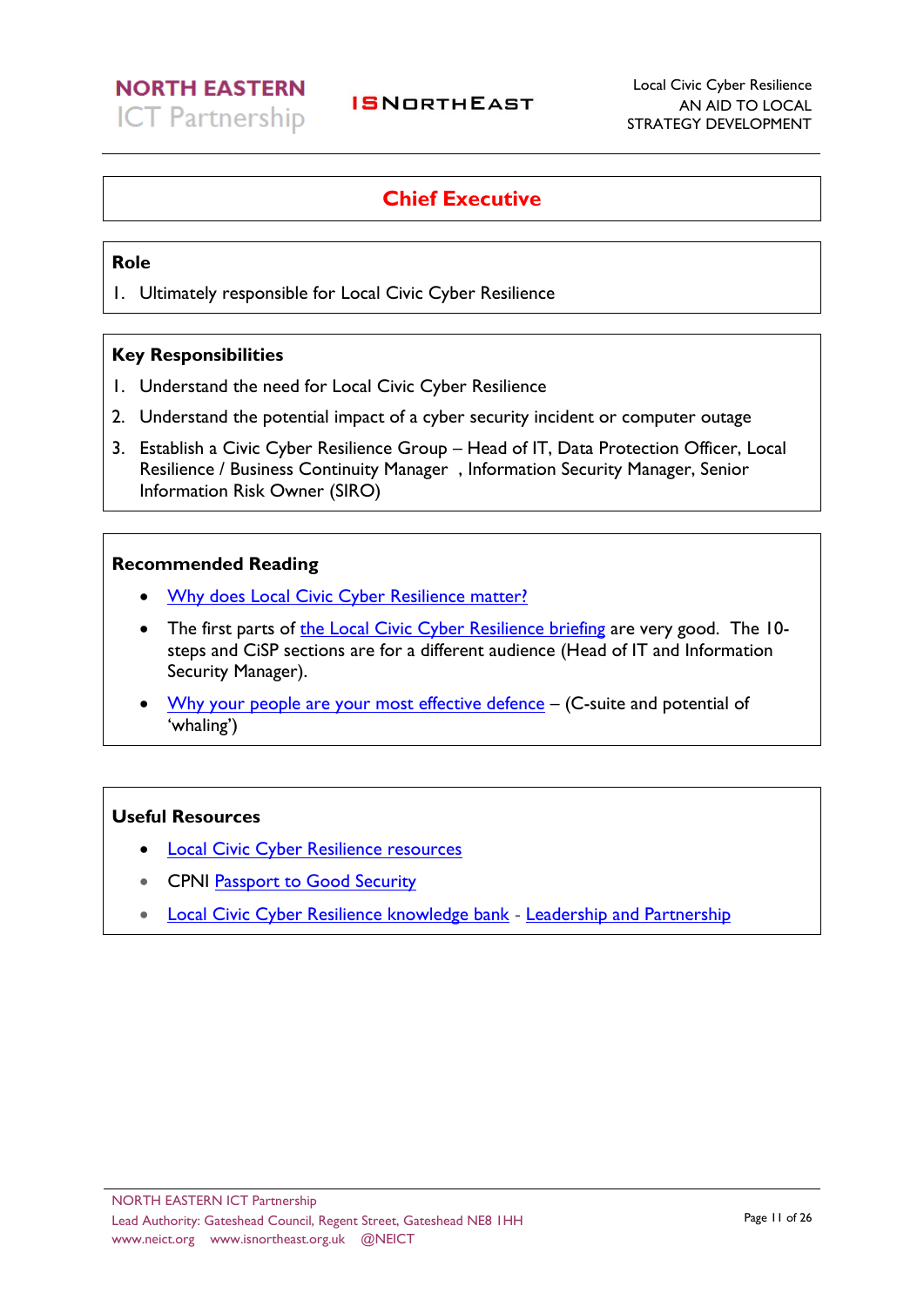### <span id="page-11-0"></span>**Senior Information Risk Owner (SIRO)**

### **Role**

- 1. Own and oversee the implementation of the organisation's Cyber Resilience Strategy
- 2. Chair local cyber resilience group; represent Service Managers and escalate / cascade knowledge to/from these

### **Key Responsibilities**

- 1. Work with the Local Resilience Manager and Business Continuity Manager to develop the organisation's Cyber Resilience Strategy
- 2. Arrange for a non-technical business-risk focussed strategic briefing delivered by DCLG/National Archives etc. for
	- a. the Chief Executive / Board
	- b. the local cyber resilience group members
	- c. Service Managers and Information Asset Owners
- 3. Ensure all staff receive cyber awareness training
- 4. Develop and maintain an overview of
	- a. data held, data flows (locations) and risks to data
	- b. risk/threat to systems and likelihood of non-availability

### **Recommended Reading**

- [Why does Local Civic Cyber Resilience matter?](http://istanduk.org/why-does-local-civic-cyber-resilience-matter/)
- The first parts of [the Local Civic Cyber Resilience briefing](https://www.gov.uk/government/uploads/system/uploads/attachment_data/file/429190/Understanding_local_cyber_resilience.pdf) are very good. The 10steps and CiSP sections are for a different audience (Head of IT and Information Security Manager).

- [Local Civic Cyber Resilience resources](http://istanduk.org/cyber-resilience/)
- CPNI [Passport to Good Security](https://www.cpni.gov.uk/managing-my-asset/leadership-in-security/board-security-passport)
- [Local Civic Cyber Resilience knowledge bank](http://istanduk.org/knowledge-bank/) [Leadership and Partnership](http://istanduk.org/leadership-and-partnerships/)
- [Why your people are your most effective defence](http://protocolpolicy.com/wp-content/uploads/2017/10/Cyber-security-Why-your-people-are-your-most-effective-defence.pdf)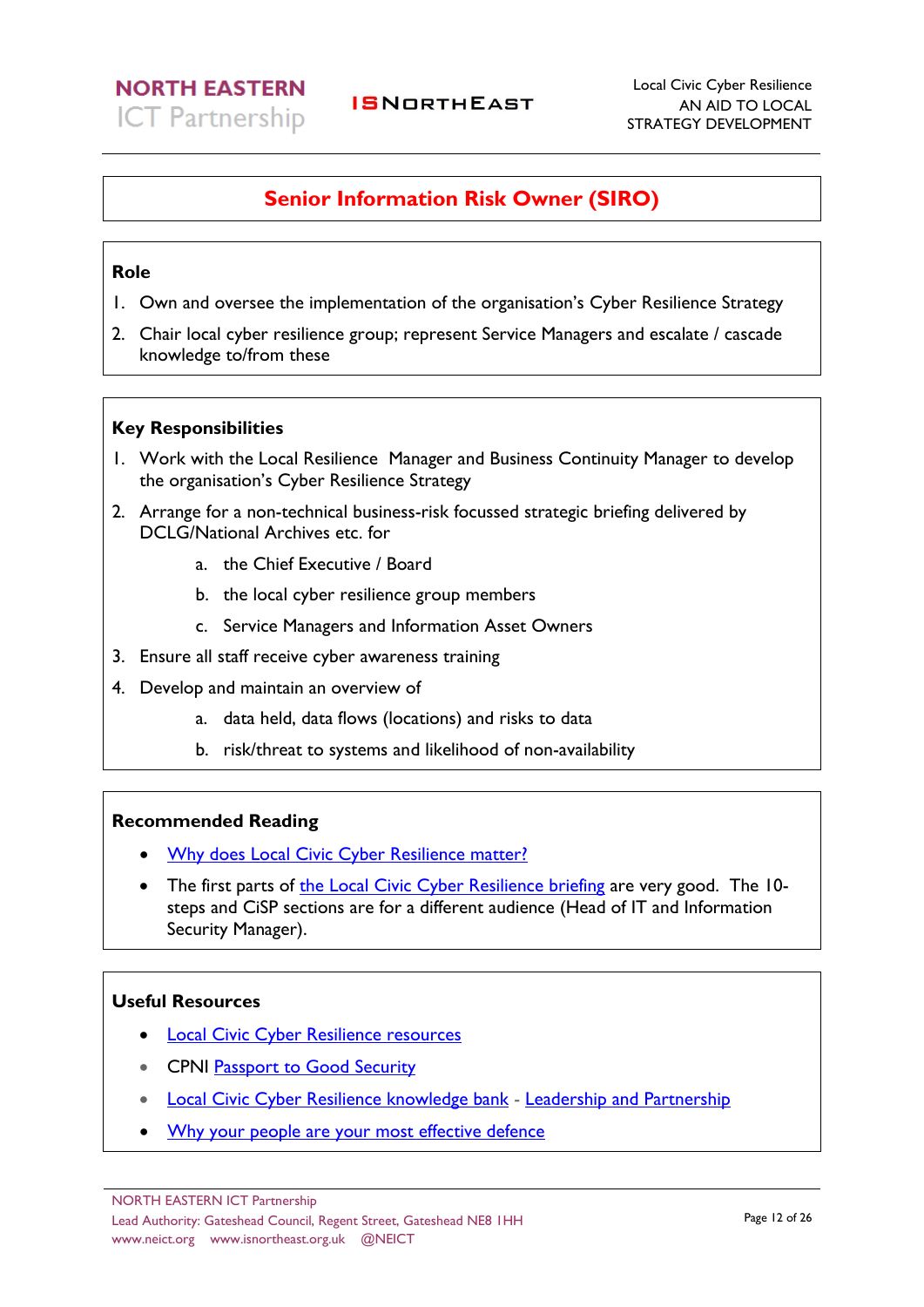### <span id="page-12-0"></span>**Local Resilience Manager**

#### **Role**

- 1. Together with the Business Continuity Manager, support the SIRO with the implementation of the organisation's Cyber Resilience Strategy
- 2. Lead on regional collaboration and joint working with other public service organisations, particularly through the Local Resilience Forum
- 3. Ensure resilience plans are tested regularly

### **Key Responsibilities**

- 1. Understand the need for Local Civic Cyber Resilience
- 2. Understand the potential impact of a cyber security incident or computer outage
- 3. Develop local cyber civic resilience programme (support SIRO)
- 4. Together with Head of IT and Business Continuity Manager, consider if there are benefits of common / shared regional approach / loaned-staff (mutual aid) protocols / emergency response team etc. with peers from neighbouring authorities and other technology providers to public services within the locality.
- 5. Work with relevant Service Managers, Business Continuity Manager, Data Protection Officer and Information Security Manager to develop / source any specific training for staff in particularly sensitive areas – finance, social care and elections, for example. Such could come from DCLG, National Archives, National Cyber Security Centre (NCSC), DfE etc.
- **6.** Participate in local Civic Cyber Resilience Group

#### **Recommended Reading**

- [Why does Local Civic Cyber Resilience matter?](http://istanduk.org/why-does-local-civic-cyber-resilience-matter/)
- **[Local Civic Cyber Resilience -](http://istanduk.org/regional-events/) learning from events**
- [Local Civic Cyber Resilience -](http://istanduk.org/windsor-consultations/) thought leadership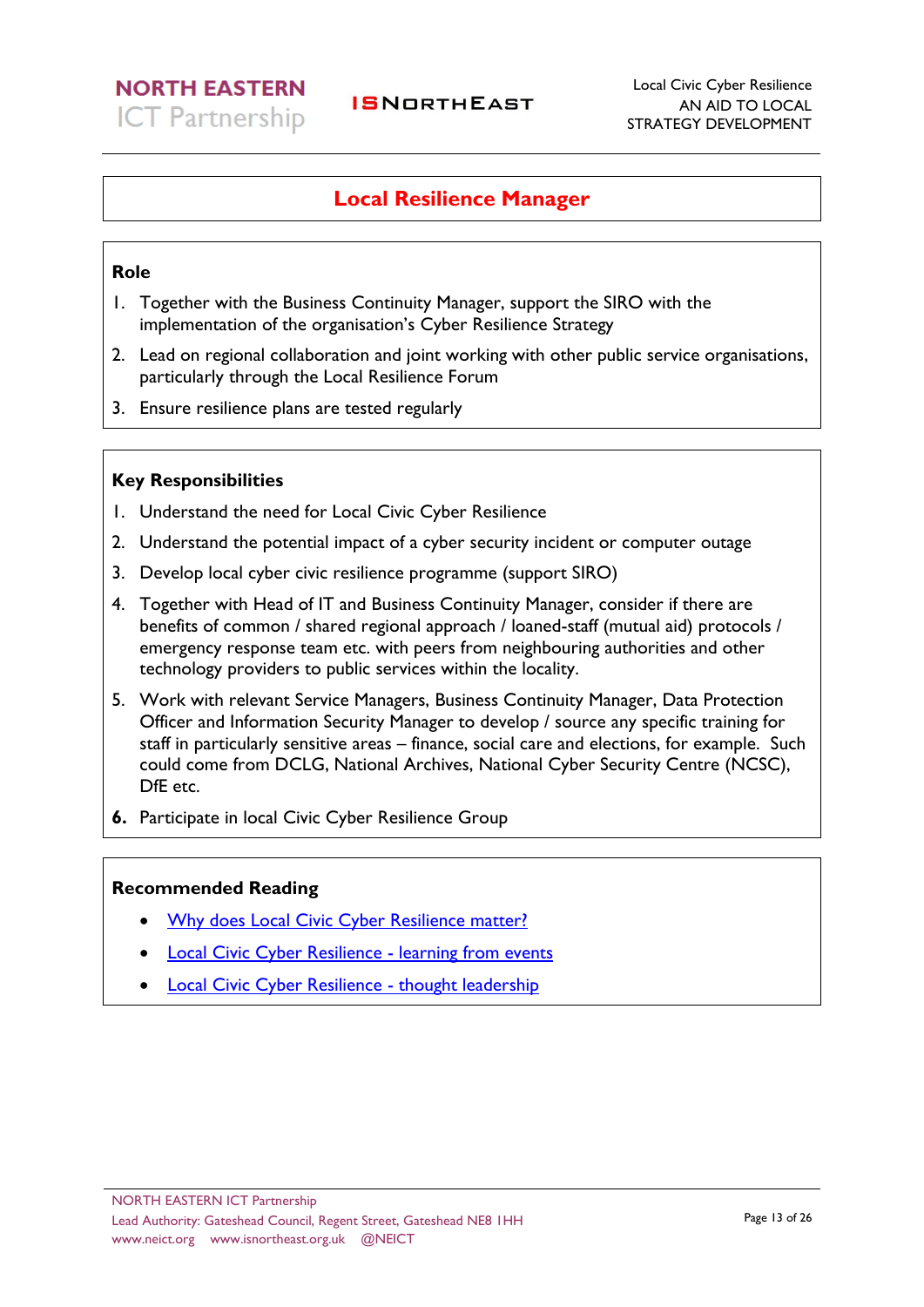- [Local Civic Cyber Resilience resources](http://istanduk.org/cyber-resilience/)
- [Why your people are your most effective defence](http://protocolpolicy.com/wp-content/uploads/2017/10/Cyber-security-Why-your-people-are-your-most-effective-defence.pdf)
- CPNI [Passport to Good Security](https://www.cpni.gov.uk/managing-my-asset/leadership-in-security/board-security-passport)
- [Local Civic Cyber Resilience knowledge bank](http://istanduk.org/knowledge-bank/) [Leadership and Partnership,](http://istanduk.org/leadership-and-partnerships/) [Service](http://istanduk.org/service-transformation-community-resilience/)  [Transformation and Community Resilience,](http://istanduk.org/service-transformation-community-resilience/) [Civil Contingency and Risk Management](http://istanduk.org/business-continuity-civil-contingency-risk-management/)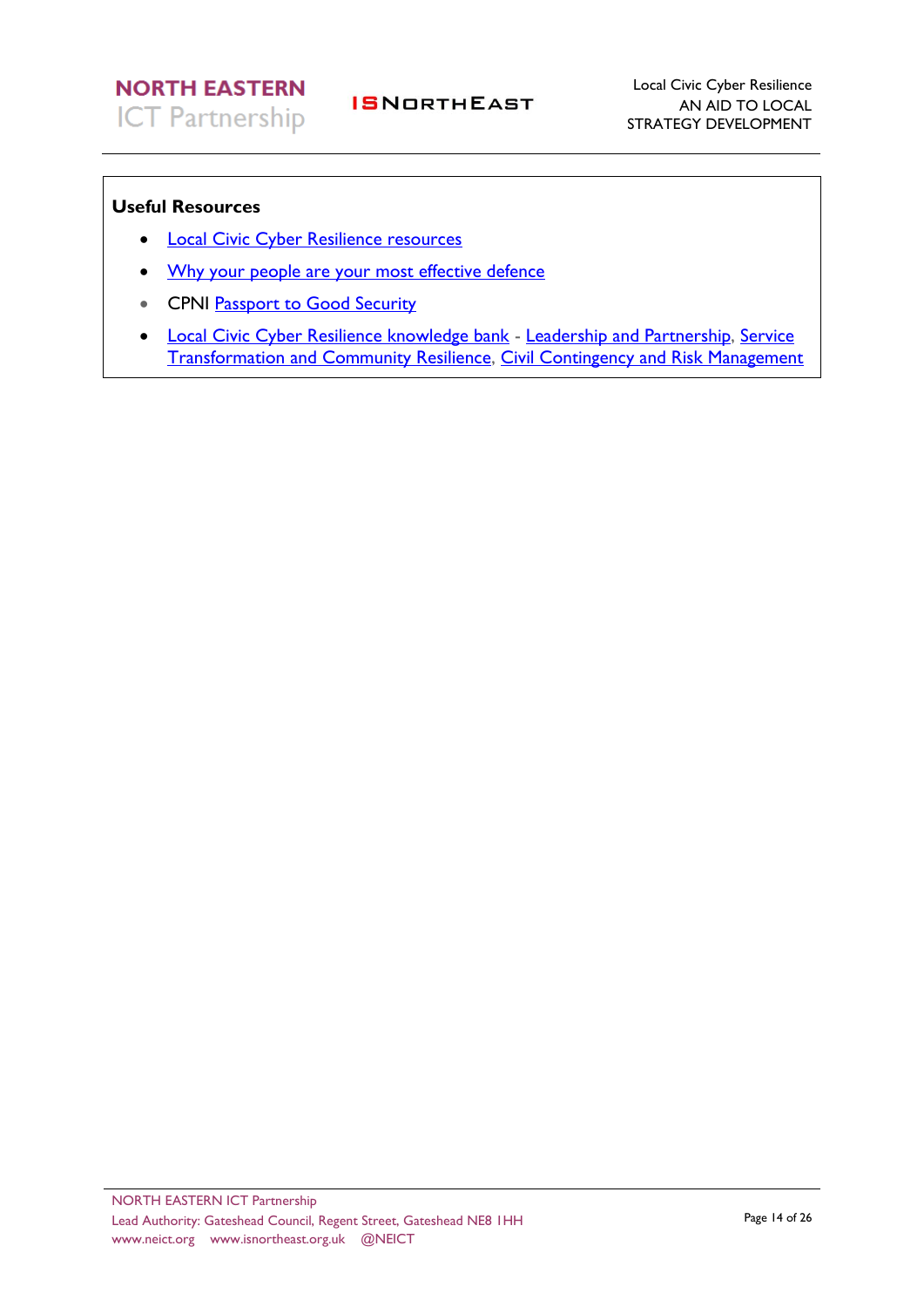### <span id="page-14-0"></span>**Business Continuity Manager**

**ISNORTHEAST** 

#### **Role**

- 1. Together with the Local Resilience Manager, support the SIRO with the implementation of the organisation's Cyber Resilience Strategy
- 2. Lead on staff training
- 3. Ensure business continuity plans are tested regularly

### **Key Responsibilities**

- 1. Understand the need for Local Civic Cyber Resilience
- 2. Understand the potential impact of a cyber security incident or computer outage
- 3. Develop local cyber civic resilience programme (support SIRO)
- 4. Arrange a strategic briefing for the Chief Executive / Councillors by DCLG / National Archives etc. This should be about business risk and potential impact, and should not be technical nor focus on potential monetary fines. This should include:
	- a. Why Cyber is one of four Tier One National Security Risks, alongside pandemic, terrorism, environmental etc. – potential impact:
		- i. Disruption of services
		- ii. Threat to service users' safety
		- iii. Reputational damage
		- iv. Post-event/breach resources required to demonstrate compliance
	- b. The need for Local Civic Cyber Resilience
		- i. Public services are increasingly reliant upon technology
		- ii. The threat faced is more complex  $-$  human error / insider / physical / terrorist / espionage / criminal - targeted and/or opportunistic, computer enabled / computer dependent
		- iii. Cyber incidents are high profile and attract significant media interest
		- iv. Local public services are increasingly interconnected and interdependent
- 5. Arrange similar strategic briefings on cyber resilience for
	- a. the local cyber resilience group members
	- b. Service Managers and Information Asset Owners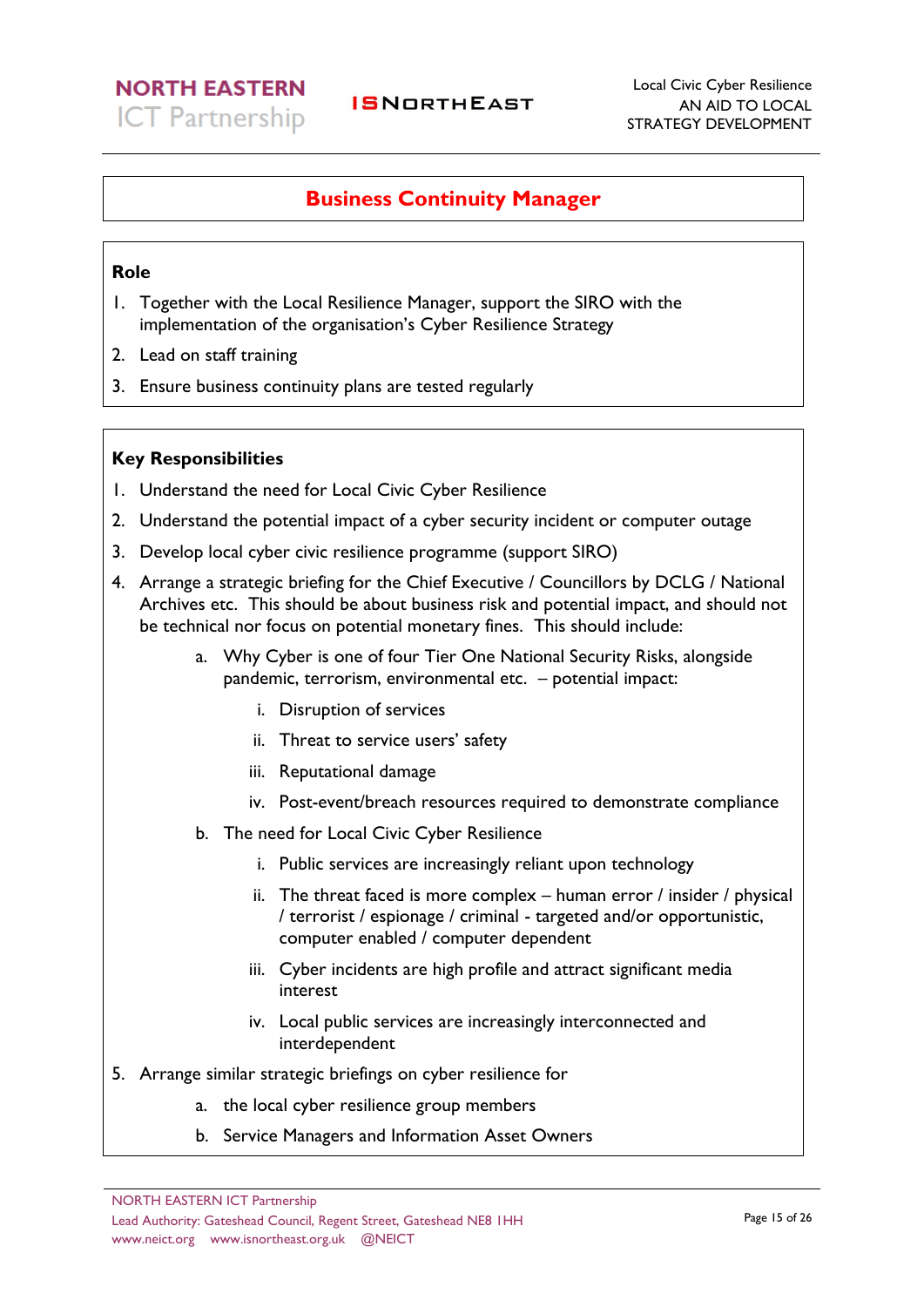- 6. Ensure all staff receive cyber awareness training
- 7. Ensure Service Managers have contingency plans in place covering lack of access to systems/data
- 8. Together with Head of IT and Local Resilience Manager, consider if there are benefits of common / shared regional approach / loaned-staff (mutual aid) protocols / emergency response team etc. with peers from neighbouring authorities and other technology providers to public services within the locality.
- 9. Work with relevant Service Managers, Data Protection Officer and Information Security Manager to develop / source any specific training for staff in particularly sensitive areas – finance, social care and elections, for example. Such could come from DCLG, National Archives, National Cyber Security Centre (NCSC), DfE etc.
- 10. Ensure cyber risks to service delivery are recorded corporately
- **11.** Participate in local Civic Cyber Resilience Group

### **Recommended Reading**

- [Why does Local Civic Cyber Resilience matter?](http://istanduk.org/why-does-local-civic-cyber-resilience-matter/)
- [Local Civic Cyber Resilience -](http://istanduk.org/regional-events/) learning from events
- [Local Civic Cyber Resilience -](http://istanduk.org/windsor-consultations/) thought leadership

- [Local Civic Cyber Resilience resources](http://istanduk.org/cyber-resilience/)
- [Cyber Security e-learning](http://www.icaew.com/emags/cyber_training/AC0_Cyber_Security/shell.html)  a suitable introductory learning for all to access the course please use RDCCR as the username.
- [Why your people are your most effective defence](http://protocolpolicy.com/wp-content/uploads/2017/10/Cyber-security-Why-your-people-are-your-most-effective-defence.pdf)
- [Future Learn,](https://www.futurelearn.com/courses/introduction-to-cyber-security) part of the Open University, offers a free Massive Open Online Course on Cyber Security aimed at protecting everyone (at home as well as at work) protect themselves online.
- CPNI [Passport to Good Security](https://www.cpni.gov.uk/managing-my-asset/leadership-in-security/board-security-passport)
- [Local Civic Cyber Resilience knowledge bank](http://istanduk.org/knowledge-bank/) [Leadership and Partnership,](http://istanduk.org/leadership-and-partnerships/) Service [Transformation and Community Resilience,](http://istanduk.org/service-transformation-community-resilience/) [Civil Contingency and Risk](http://istanduk.org/business-continuity-civil-contingency-risk-management/)  **[Management](http://istanduk.org/business-continuity-civil-contingency-risk-management/)**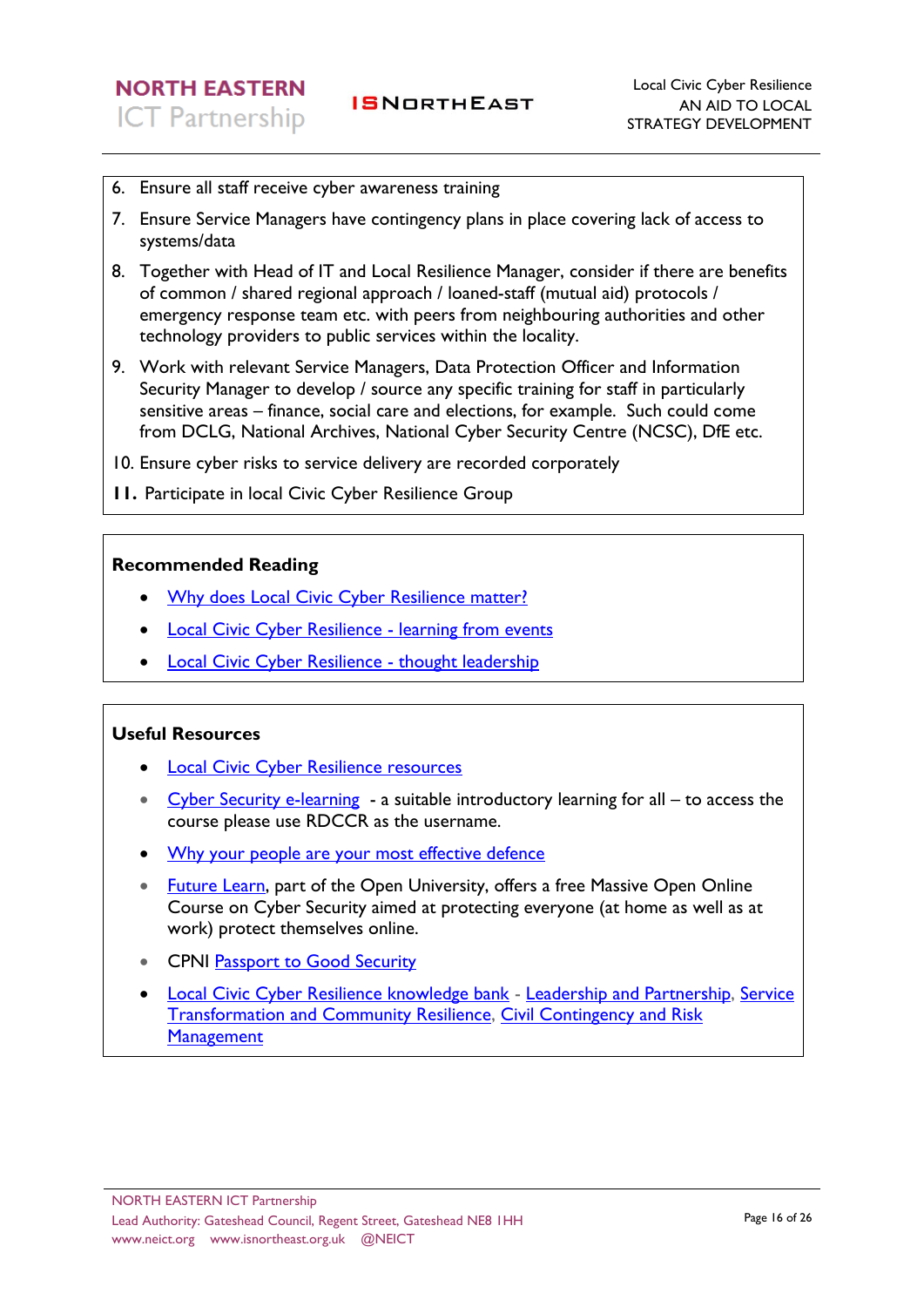### <span id="page-16-0"></span>**Service Managers & Information Asset Owners**

### **Role**

1. Identify measures to minimise the impact of a cyber security incident or computer outage on service delivery and (customer) data

### **Key Responsibilities**

- 1. Understand the need for Local Civic Cyber Resilience
- 2. Understand the potential impact of a cyber security incident or computer outage
- 3. Understand data held, data flows (locations) and risks to data
- 4. Work with Head of IT and Information Security Manager to understand risk/threat to systems and likelihood of non-availability.
- 5. Work with Data Protection Officer, Local Resilience / Business Continuity Manager and Information Security Manager to develop / source any specific training for staff in particularly sensitive areas – finance, social care and elections, for example. Such could come from DCLG, National Archives, National Cyber Security Centre (NCSC), DfE etc.
- 6. Develop contingency plans in place covering lack of access to systems/data. Consider scenarios such as loss of computers, email, telephony or key systems for, for example, 2 hours, 2 days, 2 weeks, 2 months.
- 7. Develop and maintain details of data held, data flows (locations) and risks to data; ensure SIRO has an overview of these
- 8. Develop and maintain details of risk/threat to systems and likelihood of nonavailability; ensure SIRO has an overview of these
- 9. Develop system recovery plan with Head of IT to understand how long systems might be unavailable
- 10. Test plans and processes regularly

### **Recommended Reading**

• [Why does Local Civic Cyber Resilience matter?](http://istanduk.org/why-does-local-civic-cyber-resilience-matter/)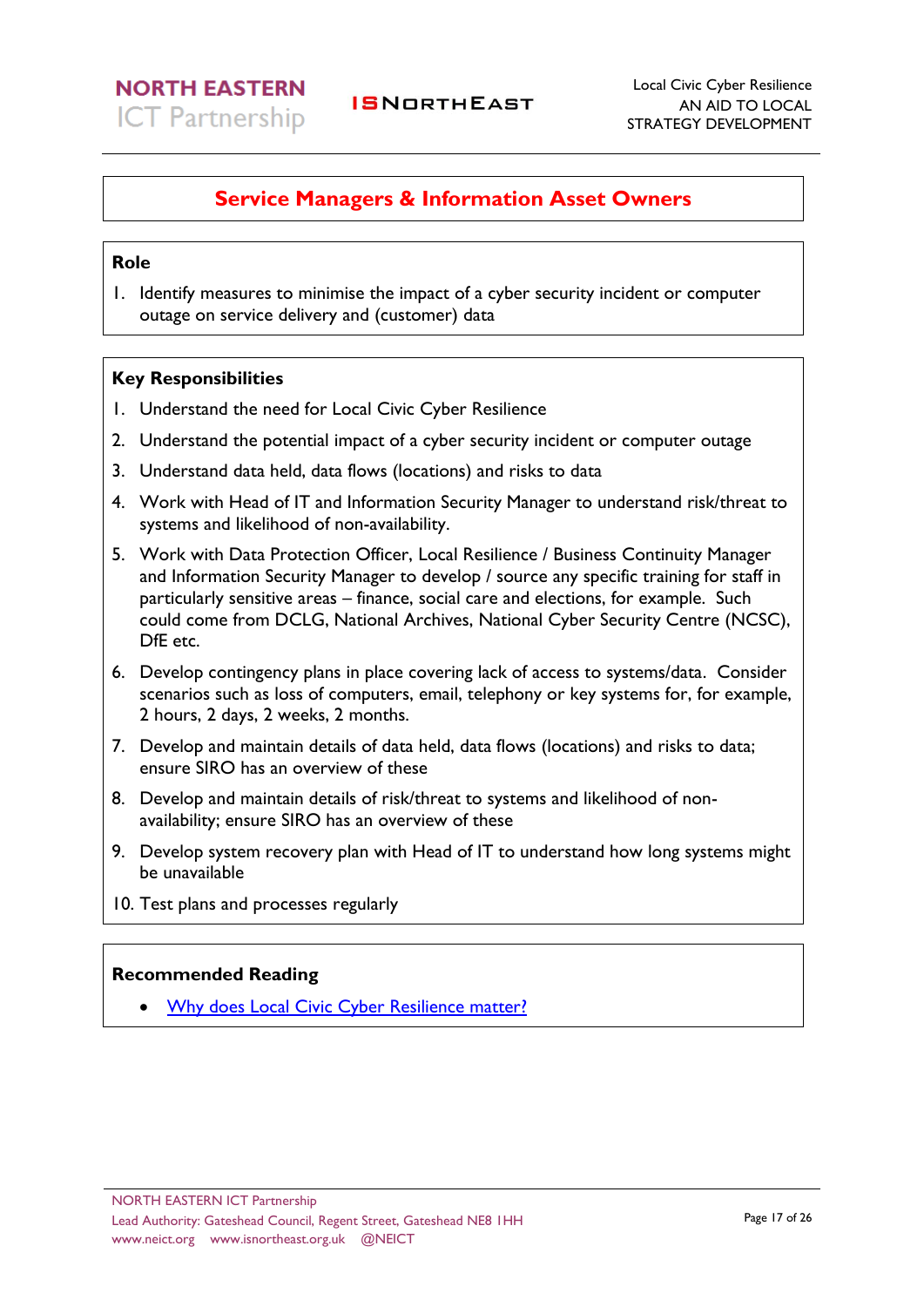- [Local Civic Cyber Resilience resources](http://istanduk.org/cyber-resilience/)
- [Local Civic Cyber Resilience knowledge bank](http://istanduk.org/knowledge-bank/) [Service Transformation and](http://istanduk.org/service-transformation-community-resilience/)  **[Community Resilience](http://istanduk.org/service-transformation-community-resilience/)**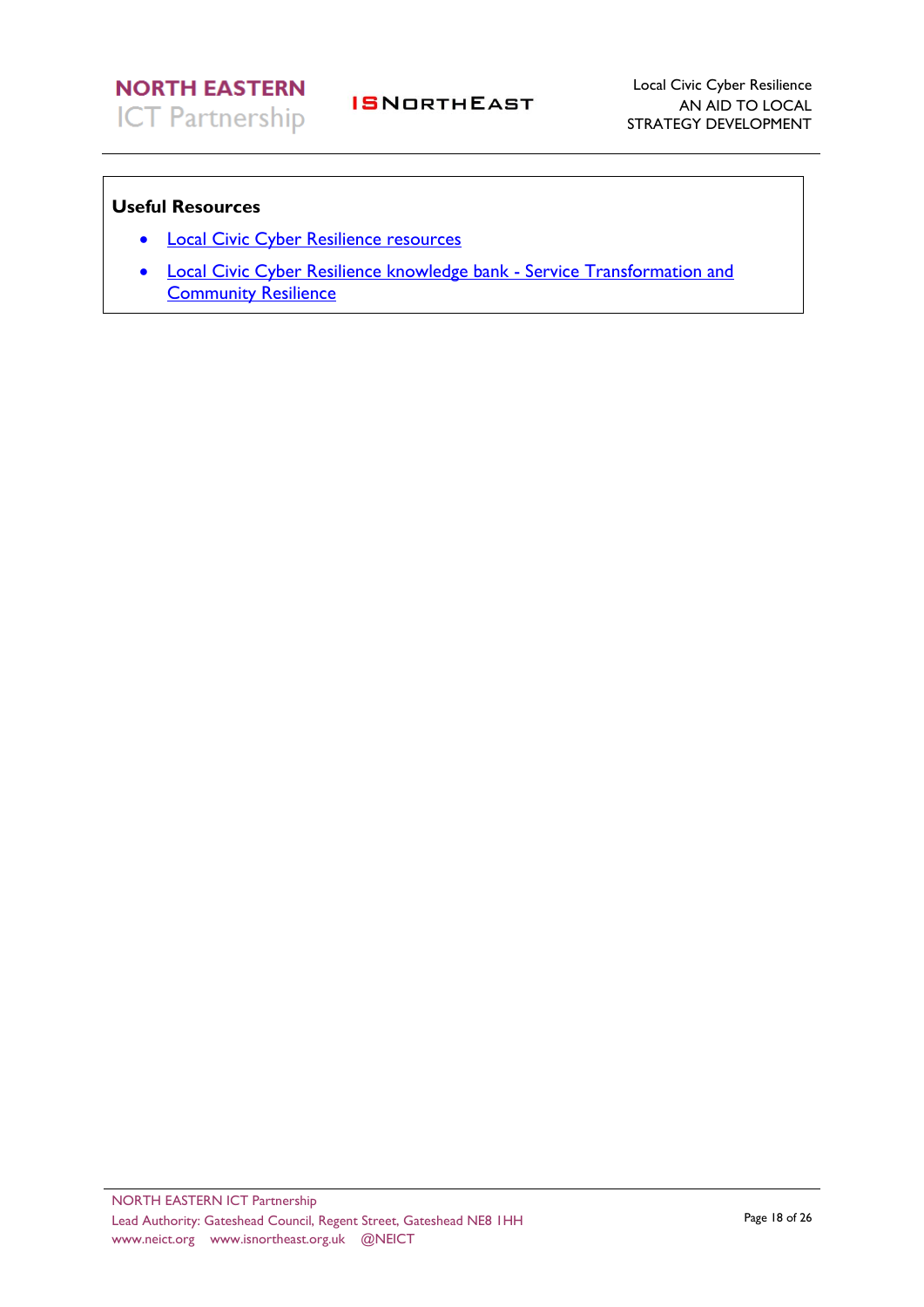### <span id="page-18-0"></span>**Data Protection / Information Governance Officer**

### **Role**

1. Ensure risks to sensitive data from cyber-attack are considered

### **Key Responsibilities**

- 2. Understand the need for Local Civic Cyber Resilience
- 3. Understand the potential impact of a cyber security incident or computer outage
- 4. Ensure a data loss / denial of access incident response plan is in place
- 5. Understand data loss / denial of access incident reporting / escalation processes (including outside the organisation)
- 6. Work with relevant Service Managers, Local Resilience / Business Continuity Manager and Information Security Manager to develop / source any specific training for staff in particularly sensitive areas – finance, social care and elections, for example. Such could come from DCLG, National Archives, National Cyber Security Centre (NCSC), DfE etc.
- 7. Ensure cyber risks to data held, data flows (locations) are recorded corporately
- 8. Participate in local Civic Cyber Resilience Group
- 9. Test plans and processes regularly

### **Recommended Reading**

• [Why does Local Civic Cyber Resilience matter?](http://istanduk.org/why-does-local-civic-cyber-resilience-matter/)

- **[Local Civic Cyber Resilience resources](http://istanduk.org/cyber-resilience/)**
- [Local Civic Cyber Resilience knowledge bank](http://istanduk.org/knowledge-bank/) [Information and Infrastructure](http://istanduk.org/information-infrastructure/)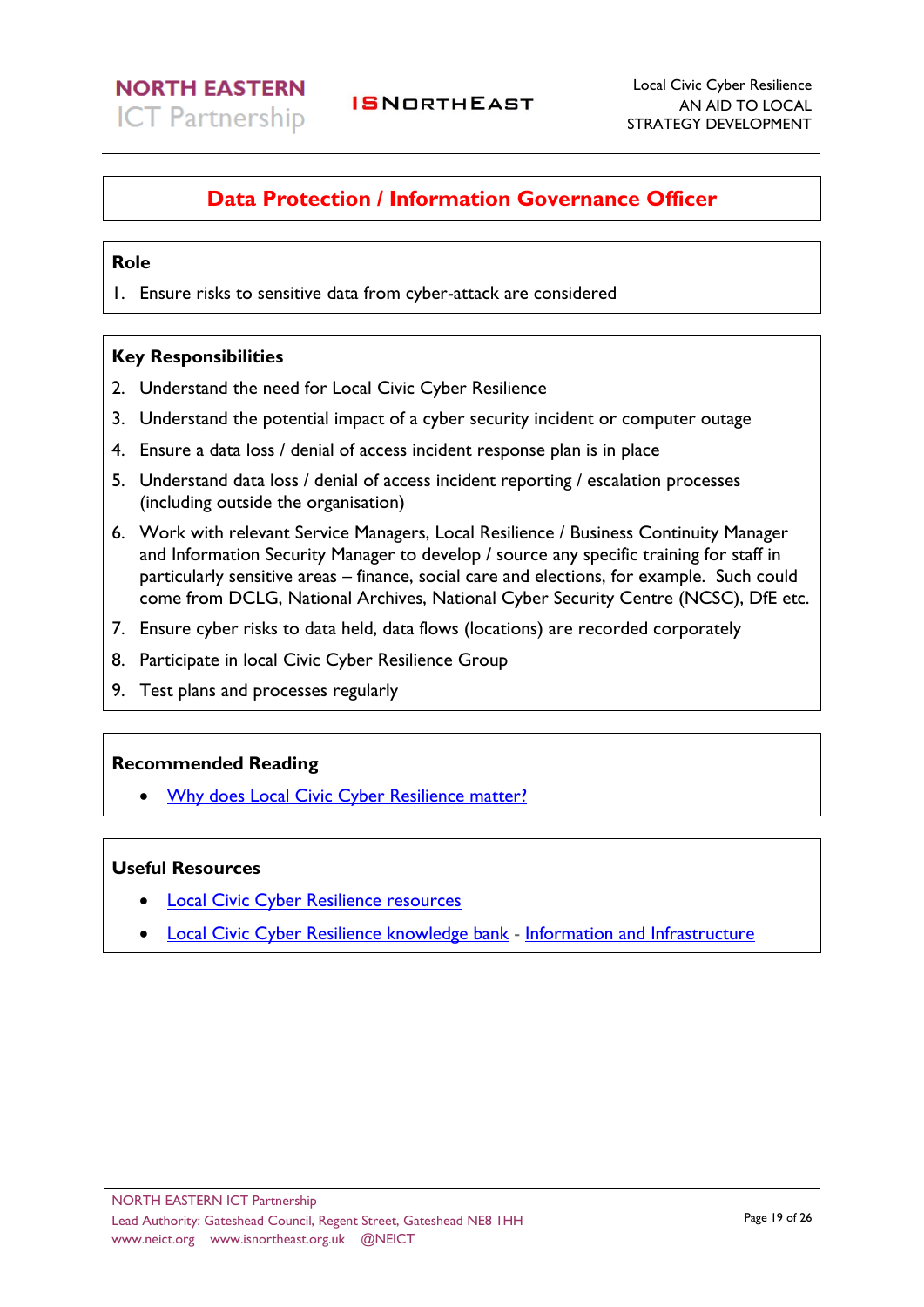### <span id="page-19-0"></span>**Head of IT**

### **Role**

1. Ensure cyber risks to core corporate IT and Service delivery systems are considered

### **Key Responsibilities**

- 1. Ensure a cyber incident response plan is in place with a single point of incident response management
- 2. Develop a plan for resilience of core corporate IT systems data centre, email, internet access, networks, file storage
- 3. Work with Service Managers to help them understand risk/threat to their systems and likelihood of non-availability.
- 4. Develop a corporate system recovery plan with Service Managers including prioritising which systems are restored first etc.
- 5. Adopt the NCSC "10 Steps to Cyber Security"
- 6. Consider compliance / certification against key information security standards ISO 27001, Cyber Essentials + etc.
- 7. Encourage Warning and Resource Point (WARP) and CiSP participation
- 8. Together with Local Resilience / Business Continuity Manager, consider if there are benefits of common / shared regional approach / loaned-staff (mutual aid) protocols / emergency response team etc. with peers from neighbouring authorities and other technology providers to public services within the locality.
- 9. Participate in local Civic Cyber Resilience Group
- 10. Ensure plans are tested regularly

### **Recommended Reading**

- [Why does Local Civic Cyber Resilience matter?](http://istanduk.org/why-does-local-civic-cyber-resilience-matter/)
- **[Local Civic Cyber Resilience briefing.](https://www.gov.uk/government/uploads/system/uploads/attachment_data/file/429190/Understanding_local_cyber_resilience.pdf)**
- [Why your people are your most effective defence](http://protocolpolicy.com/wp-content/uploads/2017/10/Cyber-security-Why-your-people-are-your-most-effective-defence.pdf)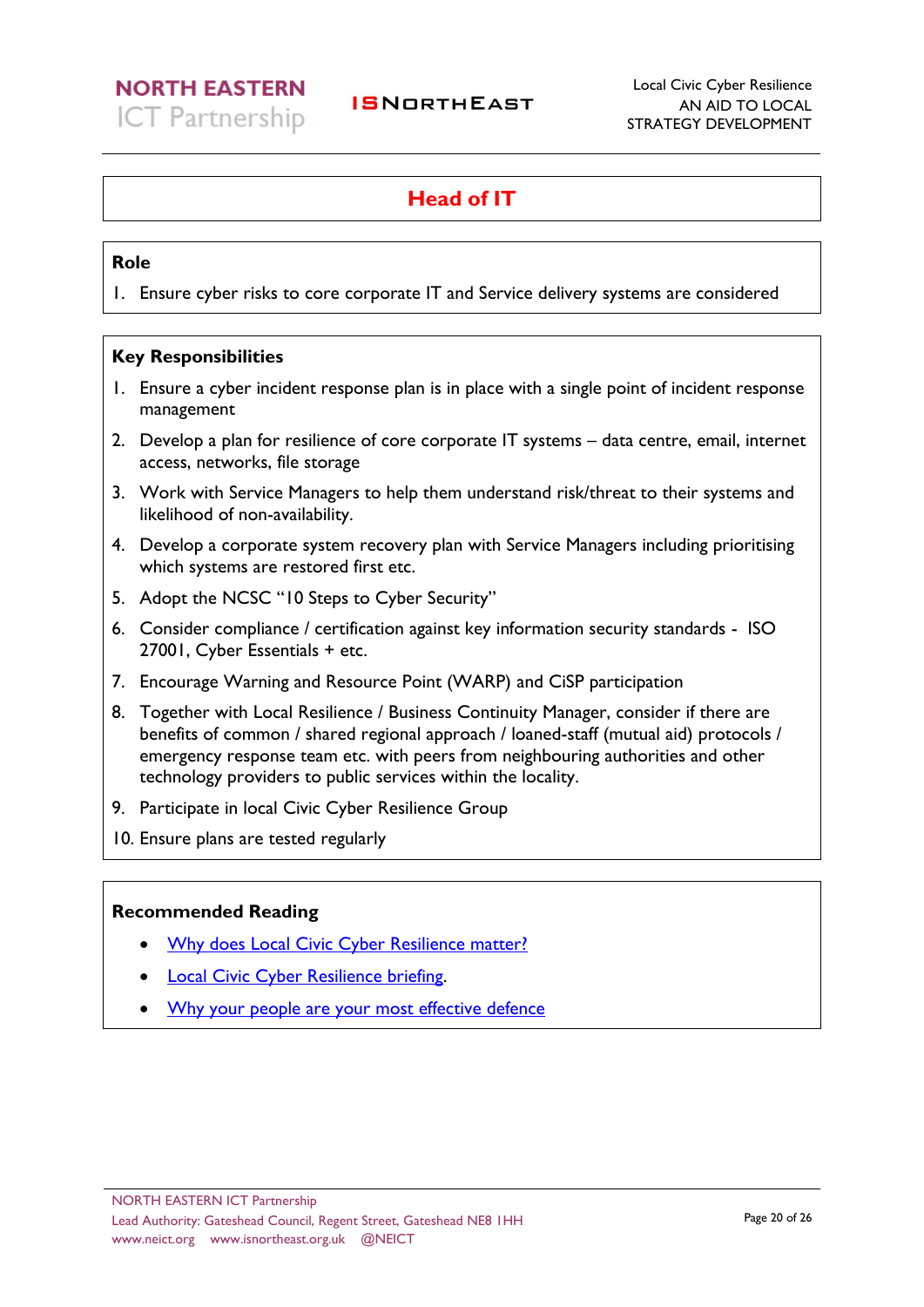- [Local Civic Cyber Resilience resources](http://istanduk.org/cyber-resilience/)
- UK Government's [10 Steps to Cyber Security](https://www.ncsc.gov.uk/guidance/10-steps-cyber-security)
- NCSC [Advice & Guidance](https://www.ncsc.gov.uk/index/guidance)
- [Cyber Essentials](https://www.gov.uk/government/publications/cyber-essentials-scheme-overview)
- [Cyber Information Sharing Platform \(CiSP\)](https://www.ncsc.gov.uk/cisp)
- [What is a WARP?](https://www.ncsc.gov.uk/articles/what-warp)
- **[ISO 27001](https://www.iso.org/isoiec-27001-information-security.html)**
- CPNI [Passport to Good Security](https://www.cpni.gov.uk/managing-my-asset/leadership-in-security/board-security-passport)
- The [Cyber Security and Information Assurance](https://www.gov.uk/government/collections/digital-data-and-technology-job-roles-in-government) section in the GOV.UK Digital & Technical Skills manual
- [Local Civic Cyber Resilience knowledge bank](http://istanduk.org/knowledge-bank/) [Leadership and Partnership,](http://istanduk.org/leadership-and-partnerships/) Strategy, [Security & Skills,](http://istanduk.org/strategy-security-skills/) [Information and Infrastructure](http://istanduk.org/information-infrastructure/)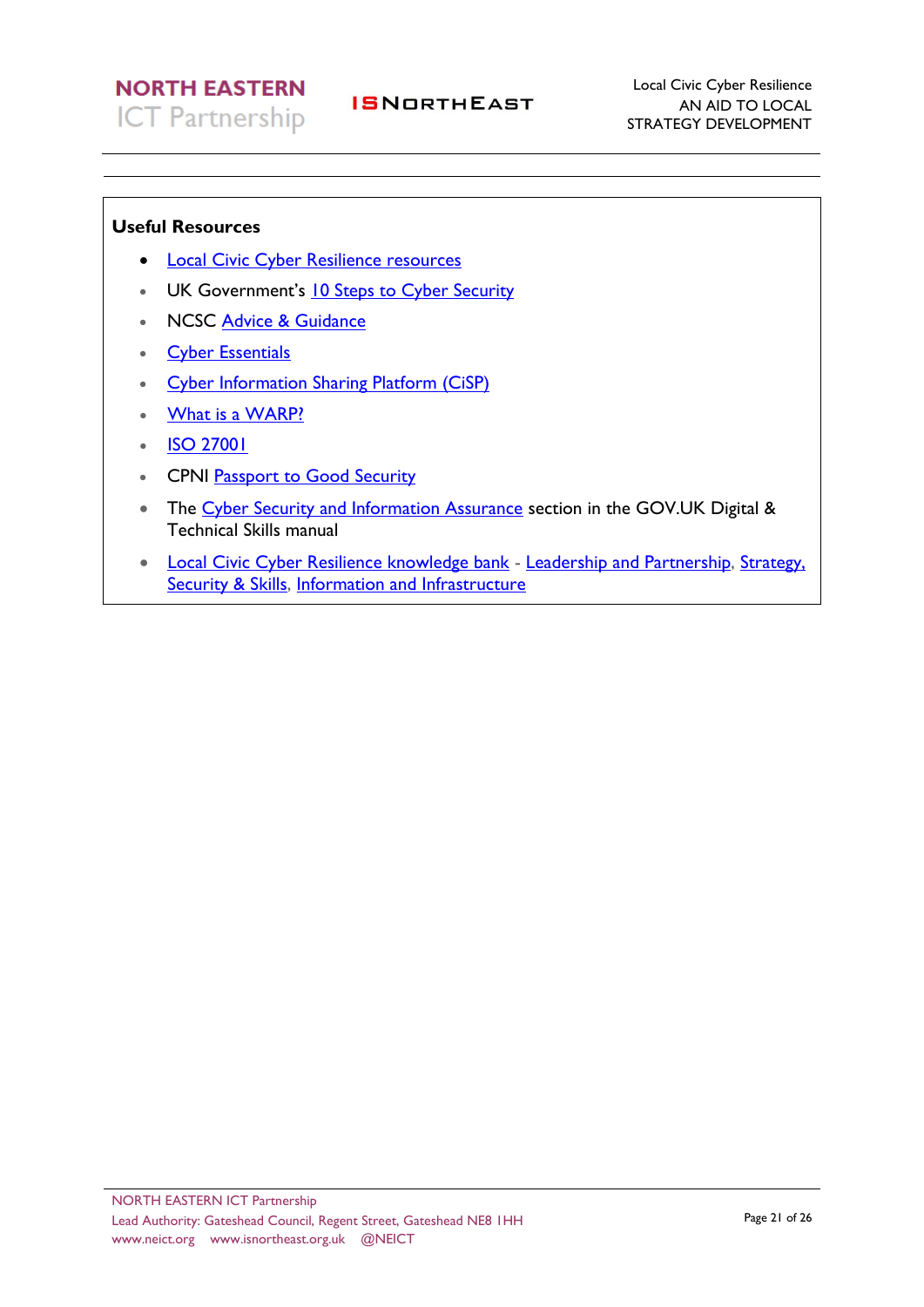### <span id="page-21-0"></span>**Information Security Manager**

### **Role**

- 1. Minimise the impact of a cyber security incident or computer outage on systems and (customer) data
- 2. Manage cyber incident reporting and escalation

### **Key Responsibilities**

- 1. Ensure threat information sources are monitored
- 2. Manage compliance against ISO 27001, Cyber Essentials + etc.
- 3. Understand data loss / denial of access incident reporting / escalation processes (including outside the organisation)
- 4. Sign-up to the Government funded Cyber Information Sharing Platform (CiSP) which provides malware alerts, guidance and expert risk assessment
- 5. Join and participate in local Warning and Resource Point (WARP)
- 6. Develop strategic relations with regional Cyber Crime Unit and National Cyber Security Centre (NCSC)
- 7. Register emergency contact details with regional Cyber Crime Unit and National Cyber Security Centre (NCSC)
- 8. Sign up for free corporate monitoring tools from NCSC and others (e.g. Webcheck, www.haveibeenpwned.com)
- 9. Work with relevant Service Managers, Data Protection Officer and Local Resilience / Business Continuity Manager to develop / source any specific training for staff in particularly sensitive areas – finance, social care and elections, for example. Such could come from DCLG, National Archives, National Cyber Security Centre (NCSC), DfE etc.
- 10. Participate in local Civic Cyber Resilience Group
- 11. Test plans and processes regularly

### **Recommended Reading**

- [Why does Local Civic Cyber Resilience matter?](http://istanduk.org/why-does-local-civic-cyber-resilience-matter/)
- [Local Civic Cyber Resilience briefing.](https://www.gov.uk/government/uploads/system/uploads/attachment_data/file/429190/Understanding_local_cyber_resilience.pdf)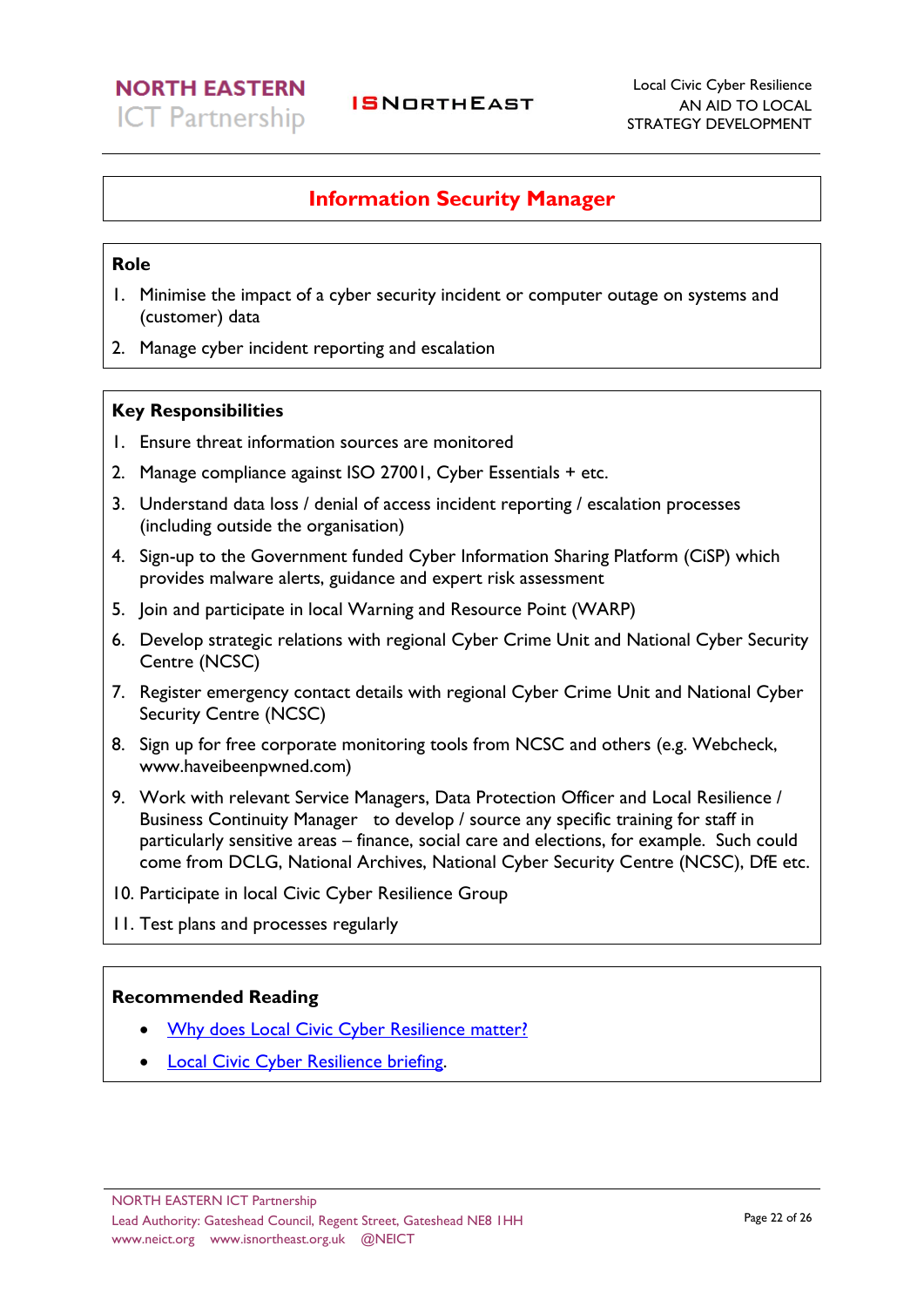### **Useful Resources**

- [Local Civic Cyber Resilience resources](http://istanduk.org/cyber-resilience/)
- [Local Civic Cyber Resilience resources](http://istanduk.org/cyber-resilience/)
- UK Government's [10 Steps to Cyber Security](https://www.ncsc.gov.uk/guidance/10-steps-cyber-security)
- NCSC [Advice & Guidance](https://www.ncsc.gov.uk/index/guidance)
- [Cyber Essentials](https://www.gov.uk/government/publications/cyber-essentials-scheme-overview)
- [Cyber Information Sharing Platform \(CiSP\)](https://www.ncsc.gov.uk/cisp)
- [What is a WARP?](https://www.ncsc.gov.uk/articles/what-warp)
- [Local Civic Cyber Resilience knowledge bank](http://istanduk.org/knowledge-bank/) [Strategy, Security & Skills](http://istanduk.org/strategy-security-skills/)

**ISNORTHEAST** 

• [North East Regional Special Operations Unit](https://www.nersou.org.uk/home/about-us.aspx) (including North East Regional Cyber Crime Unit)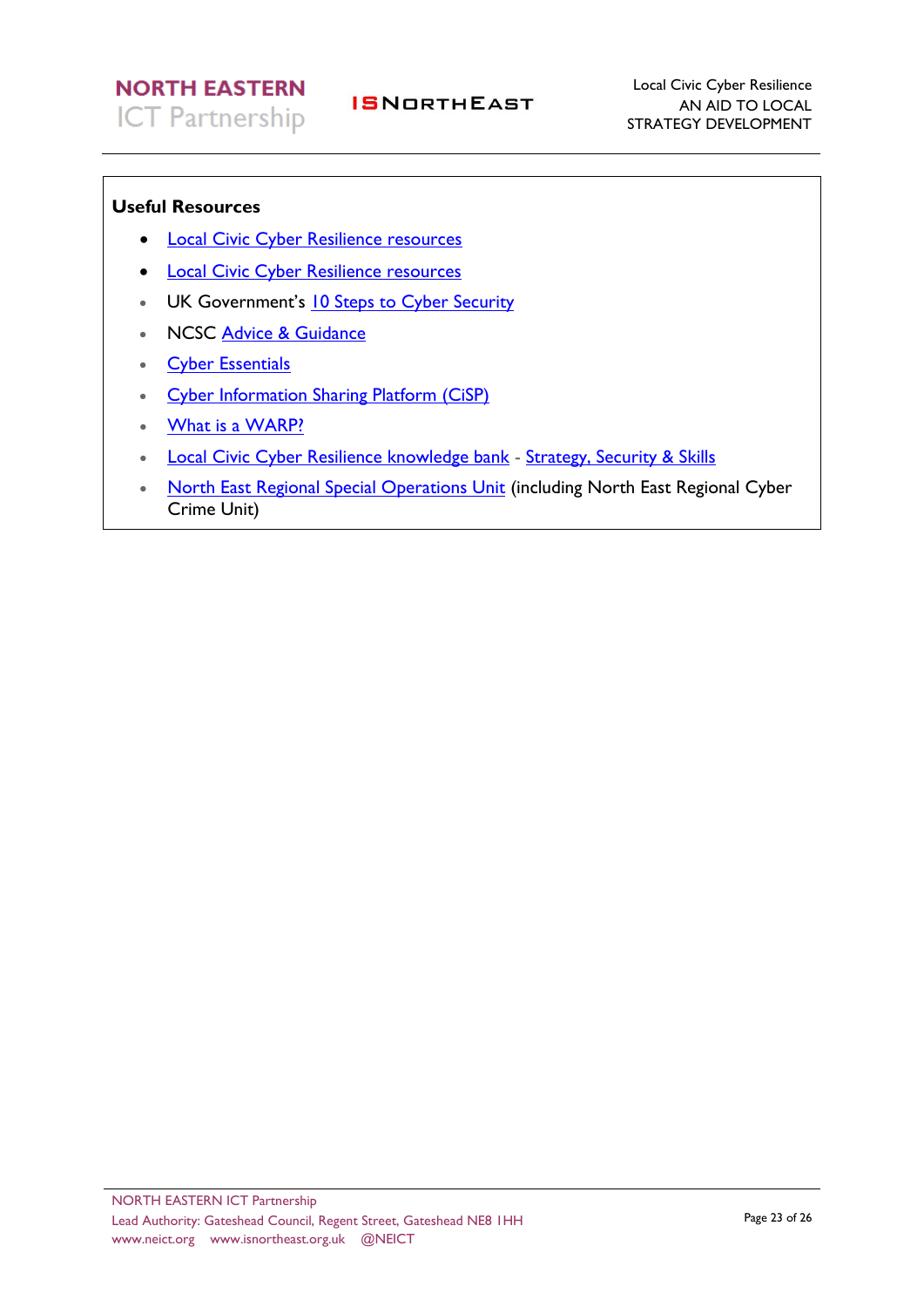## <span id="page-23-0"></span>Appendix 1: NORTH EASTERN ICT Partnership (NEICT)

NEICT is a partnership of the Heads of IT from

- Darlington Borough Council
- Durham County Council
- Gateshead Council
- Newcastle City Council
- Nexus Tyne and Wear Passenmger Transport Executive
- North Tyneside Council
- Northumberland County Council
- South Tyneside Council
- Stockton Borough Council
- Sunderland City Council

It provides a safe environment for

- sharing and developing expertise, best practice, learning, skills and experience
- developing new, and exploiting existing ICT infrastructure, applications and developments
- working together to support efficiency, modernisation and shared services agendas
- maximising opportunities for jointly procuring ICT goods and services
- working with other organisations to ensure a coordinated approach to regional ICT developments and to help shape the use of ICT in the North East for the benefit of the residents, people who work here and those who visit the region

Much of NEICT's focus recently has been connecting our colleagues in council service delivery with the insight coming out of Central Government around information security especially because of Public Services Network compliance. The local information security network, [ISNorthEast,](http://www.isnortheast.org.uk/) and our series of ['Enabling Safe Business'](http://www.twict.gov.uk/enabling.html) events are part of this work.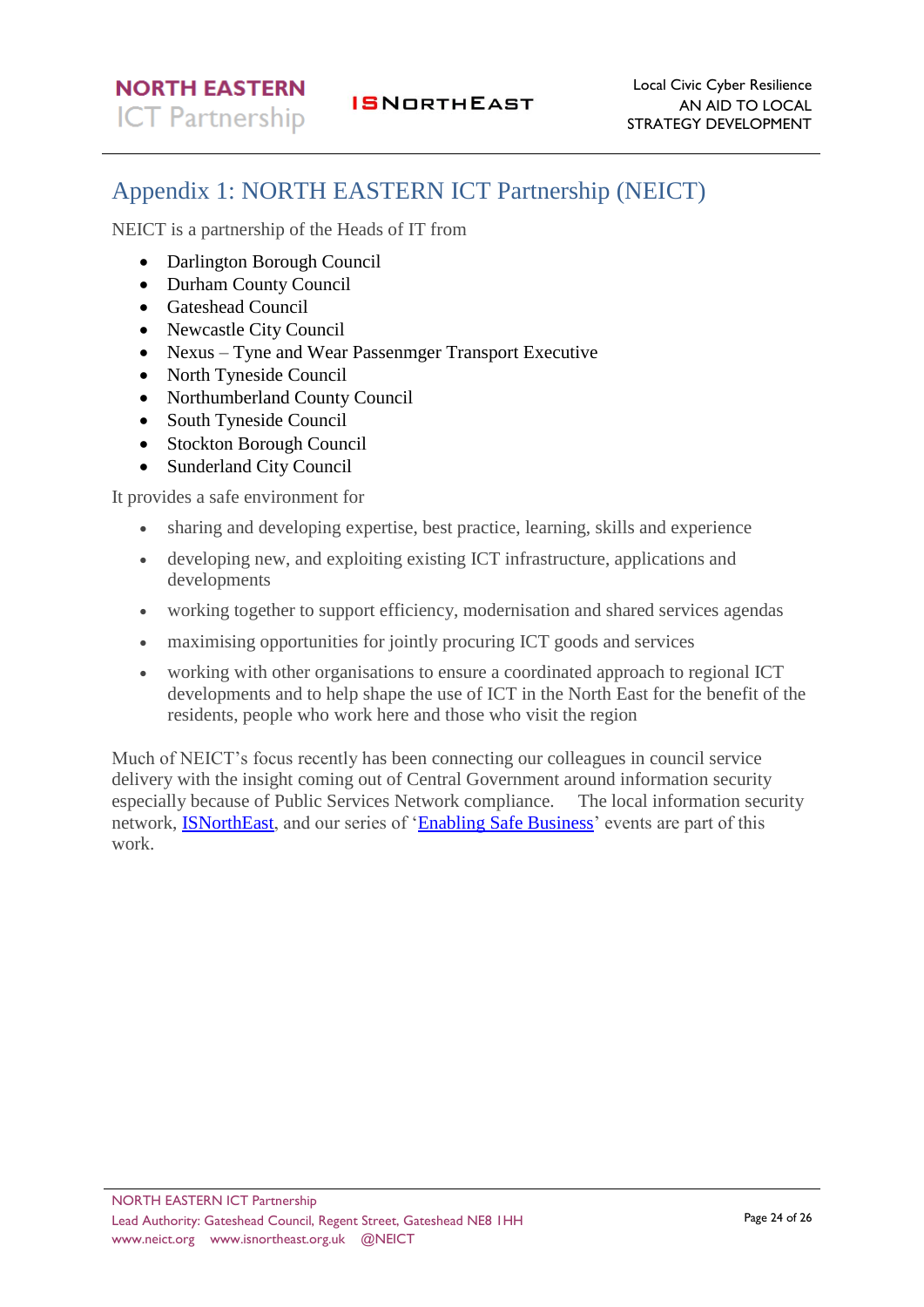# <span id="page-24-0"></span>Appendix 2: ISNorthEast

ISNorthEast is the [Warning, Advice & Reporting Point](http://www.warp.gov.uk/) for the north east government community (NEGWARP).

ISNorthEast brings together the governance, assurance and security professionals from public sector organisations in Northumberland, Tyne and Wear, Durham and the Tees Valley in a trusted community.

It allows them to get together on a regular basis to share good practice, exchange views and address information assurance and cyber security issues facing local public service organisations that could potentially be affecting everyone.

Membership is open to information security and information assurance officers from nonprofit public service organisations in the north east region and their outsourced delivery partners and is free of charge. Members from organisations outside the north east region may be admitted at the forum's discretion.

ISNorthEast holds quarterly half-day meetings in a central location where common issues are discussed, often with invited expert speakers. In addition to meetings, members receive a daily round up of threats, vulnerabilities and relevant news stories.

Critically, members have a mechanism to immediately alert each other of real threats being encountered in a sort of 'neighbourhood watch' for public data and systems.

ISNorthEast has a presence on the CiSP national cyber security platform and its members contribute to wider discussions on the platform including in the North East Region CiSP Group.

Current Members include:

Local Government (councils) 1. Durham County Council

- 2. Gateshead Council
- 3. Hartlepool Council
- 4. Middlesbrough Council
	- 5. Newcastle Upon Tyne City Council
- 6. North Tyneside Council
- 7. Northumberland County Council
- 8. Redcar and Cleveland Borough Council
- 9. South Tyneside Council
- 10. Sunderland City Council
- 11. Xentrall ICT Services (Stockton BC & Darlington BC)

Local Government (other) 12. BT South Tyneside

- 
- 13. Engie (North Tyneside Council)
- 14. ICT Gateshead (schools curriculum support)
- 15. North Eastern ICT Partnership

Passenger Transport Executive

16. Nexus